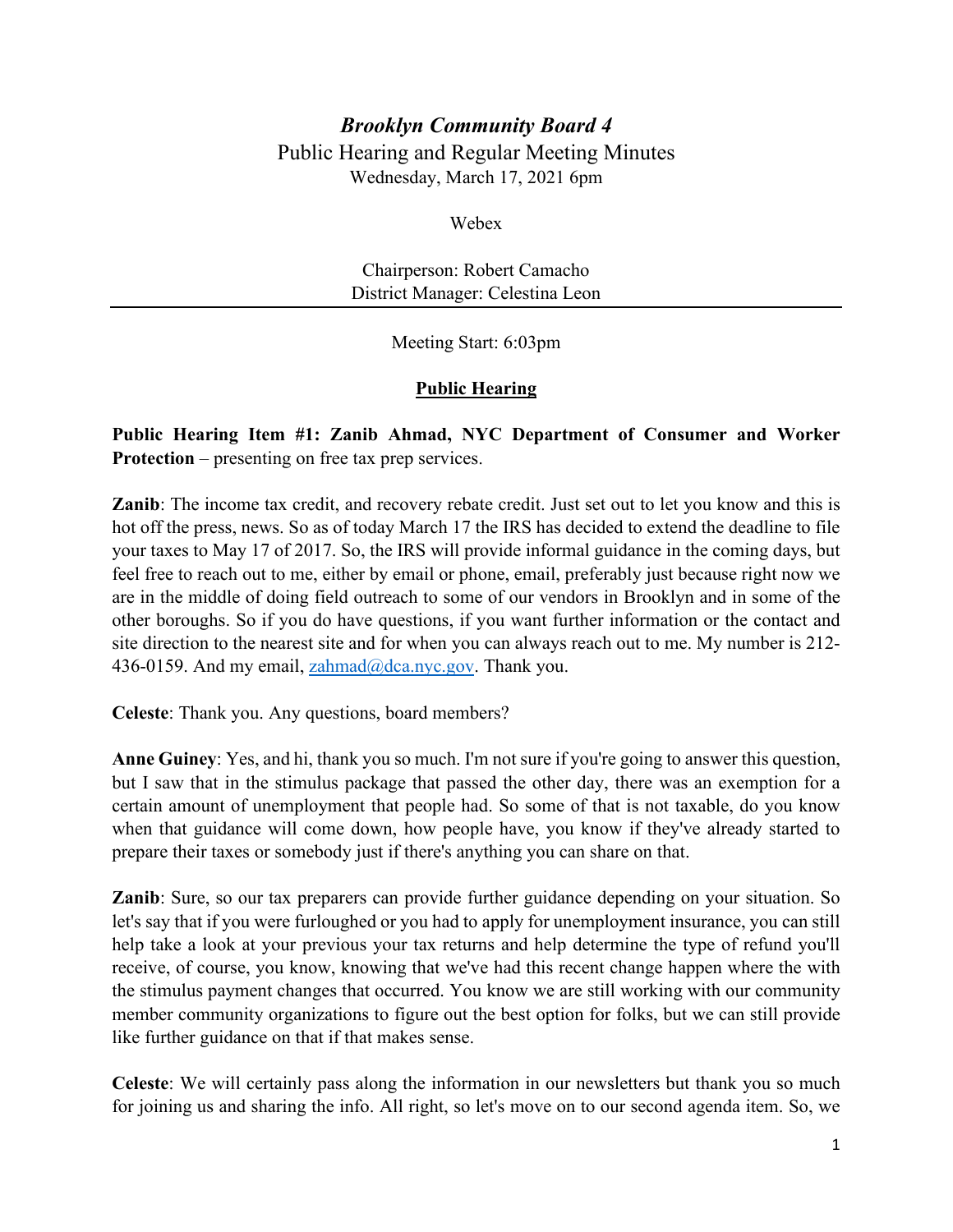have a few special guest speakers this evening. We're also joined by the Department of Health and Mental Hygiene. First, I'd like to acknowledge and thank Wyckoff Heights Medical Center, specifically Evelyn Chassagne, for helping us coordinate. So we're joined this evening by Dr Mir, and also Director Howe, and they're going to talk to us a little bit about what's going on in regard to the COVID-19 pandemic, and the vaccine rollout at Wyckoff Heights Medical Center.

# **\*Special Guest Speakers\*Dr. Tanveer Mir, Chairwoman of Internal Medicine and Eilaine Howe, Administrative Director for Ambulatory Services, Wyckoff Heights Medical Center (WHMC) –** providing and update from WHMC on COVID-19 and their vaccine rollout.

**Dr. Mir**: I'm here with our director, Elaine Howe, and our associate director, Patty Bauer, I will give you a little bit clinical information, and then, Elaine and Patti will tell you about the appointment process and how to reach us. Good evening and thank you for giving us the opportunity to present. So, a year ago at this time, we have the first case in New York City. And a year later we are here celebrating our vaccination program, which is more of a healing of what we have lost in the past, and trying to save lives, that we desperately lost in Kings County and Brooklyn. The COVID vaccination program kickoff was on December 16. That was the first day where we offered vaccines in Brooklyn, to our employees, initially, and shortly we opened it up to the public, based on New York state regulations. We were able to provide Pfizer vaccines, and some Moderna vaccines, but we were able to procure a subzero refrigerator, which helped us in storing the vaccine at the required temperature, and the New York City and State Department of Health provided us with the vaccine allocations, based on use. We've been open since then, for the most part from 7am to 6pm, based on vaccine availability for the most part, and all our control clinic patients, our community was received, initially by appointment. But now we are able to take in some walk-ins as well because we do have vaccine available to us.

Next. Initially the takeoff of this vaccine was a little slow, because people had a lot of misgivings. They weren't sure it's a safe program, but very quickly within a week or two, we found that employees and our communities adopted the vaccination program very well. The two vaccines that are available to us for Pfizer and Moderna. We predominantly use Pfizer because that was available to us because of a subsidy refrigerator. Both vaccines are very good in the efficacy 95% and 96%, Pfizer is given in two doses, day one and day 21. Moderna is given in two doses that are 28 days apart. It's a minor difference but it's good to know. Both vaccines are well tolerated. With the Pfizer vaccine as I said we need to store it at a very low temperature and it is reconstituted and we offer it to our patients, and it's refrigerated at regular temperatures. Both vaccines have been delivered as per protocol and as per the New York state regulations, and we were able to successfully deliver both without any complications.

Next. We have offered 14,418 doses, those ones and those two combined. And we continue to vaccinate at the rate of a few 100 every day. And our hope is that by the end of this week, we may reach a really high level, which is, I would say about 18 to 20,000 doses that need to be given to all our patients. Now these are combined those tools, about 1100 of our employees got vaccinated. Some of them got vaccinated. Here we'll build one of those to some sizes some that Moderna, but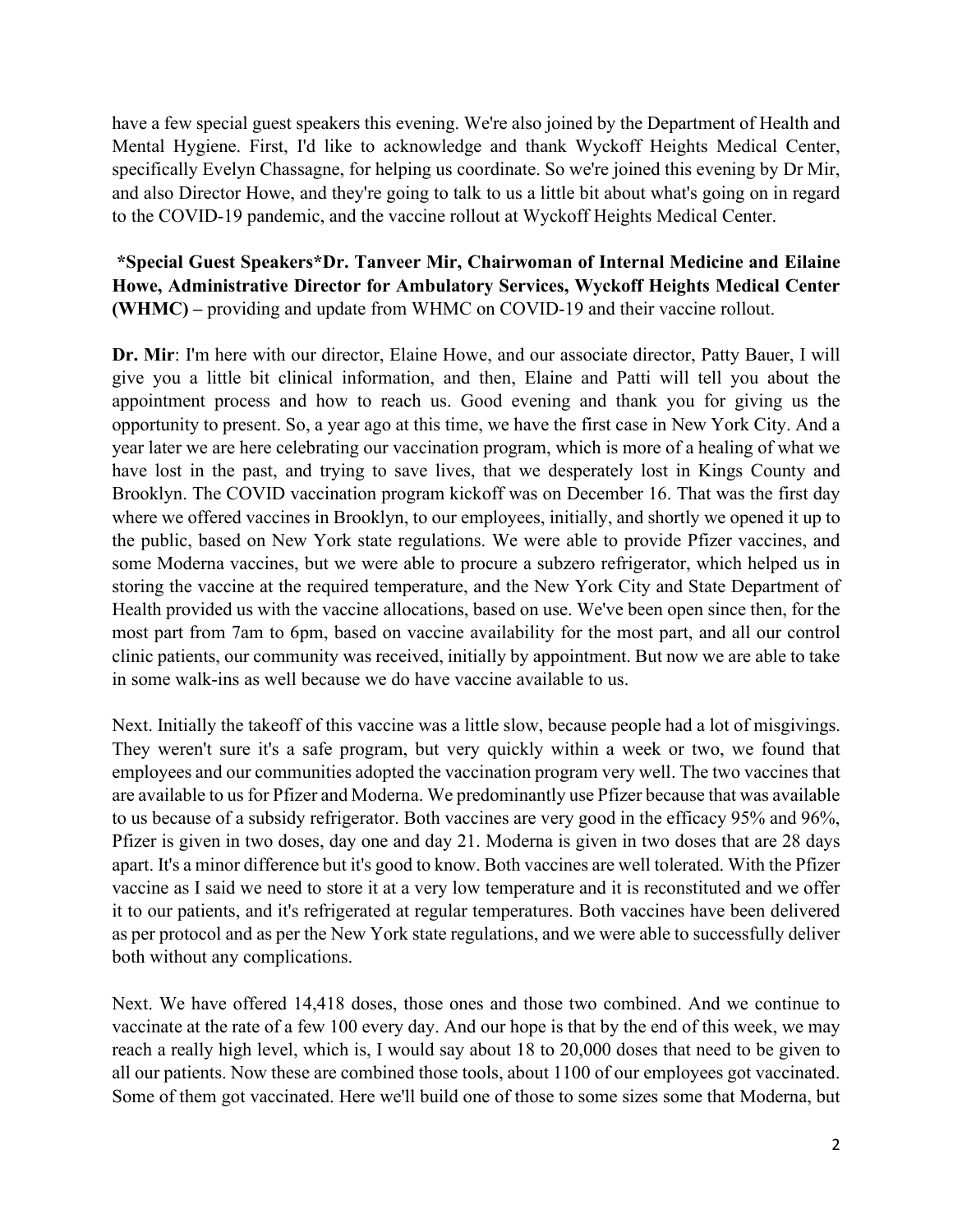we continue to provide them, what is available to us. The rest of the doses are being provided to all eligible community members, as well as up patients that are coming in from clinics as walkins.

Next. Side effects have a lot of people who are concerned about the side effects both in Moderna as well as Pfizer and the side effects that we noted over 15,000 doses that we EPA listed were only low-grade fever, body aches. Nothing that a little psychological would not take care of. There were no major allergic reactions, there were minor issues that were violated. There was no hospitalization related to this vaccination and knock-on wood, didn't lose any patient to this vaccine side effects or allergic reaction. I know right now there's a lot of news about AstraZeneca, but as far as what applies to them, governance, that we have used. We are happy to report that we have not had any major side effects, and it was tolerated extremely well, and we feel very safe and often good to all our patients, above the age of 16 years of age.

Next, it takes a village to manage a vaccination program. We have a very large team of physicians, nurses, schedulers, house officers, security administrators support, nurse practitioners, housekeeping, engineering to ensure that we have PPE available, the environment is clean. Everybody has a safe distance saying all the surfaces are cleaned effectively, and everything else is disposed of, appropriately. Having said that, what I would like to do is hand off the rest of the presentation to Elaine and Sadie, to talk about the scheduling specifics or what else is necessary to manage this program. Thank you.

**Director Howe**: Good evening everyone. My name is Eileen Howe. I am director of our ambulatory services alongside my associate director Ms. Powell as Dr. Mir mentioned. We are open from 7am to approximately 5:30pm, taking patients in for scheduling, we have an appointment line. Our appointment schedule telephone number (718) 58-4618 for our vaccination site. You can also email us at  $covidvacine@wyckoffhospital.org$  to request an appointment. We are accepting appointments, Monday through Sunday, depending on the amount of vaccines that we have we are vaccinated, approximately 300 to 500 patients a day that is the tubing dose one and dose to be slide that's posted is our COVID-19 testing site which is located directly across the street from the hospital. Here this site we are testing patients for the rapid PCR test, as well as the antibody test our rapid PCR test. We get our results back in 24 hours.

**Associate Director Powell**: I think you pretty much covered everything. Any questions at this time?

**Celeste**: Members, questions?

**Felix Ceballos**: Yes, I have a question. My name is Felix Ceballos and I have two questions. The first one is person doesn't have insurance is any charges for them and also if we have a person from another state, they can take it? **Answer**: We do not charge as per New York State guidelines we are allowed to charge for the admin fee of the vaccine. However, if a patient does not have insurance then, we don't charge them as far as patients living in another state as per New York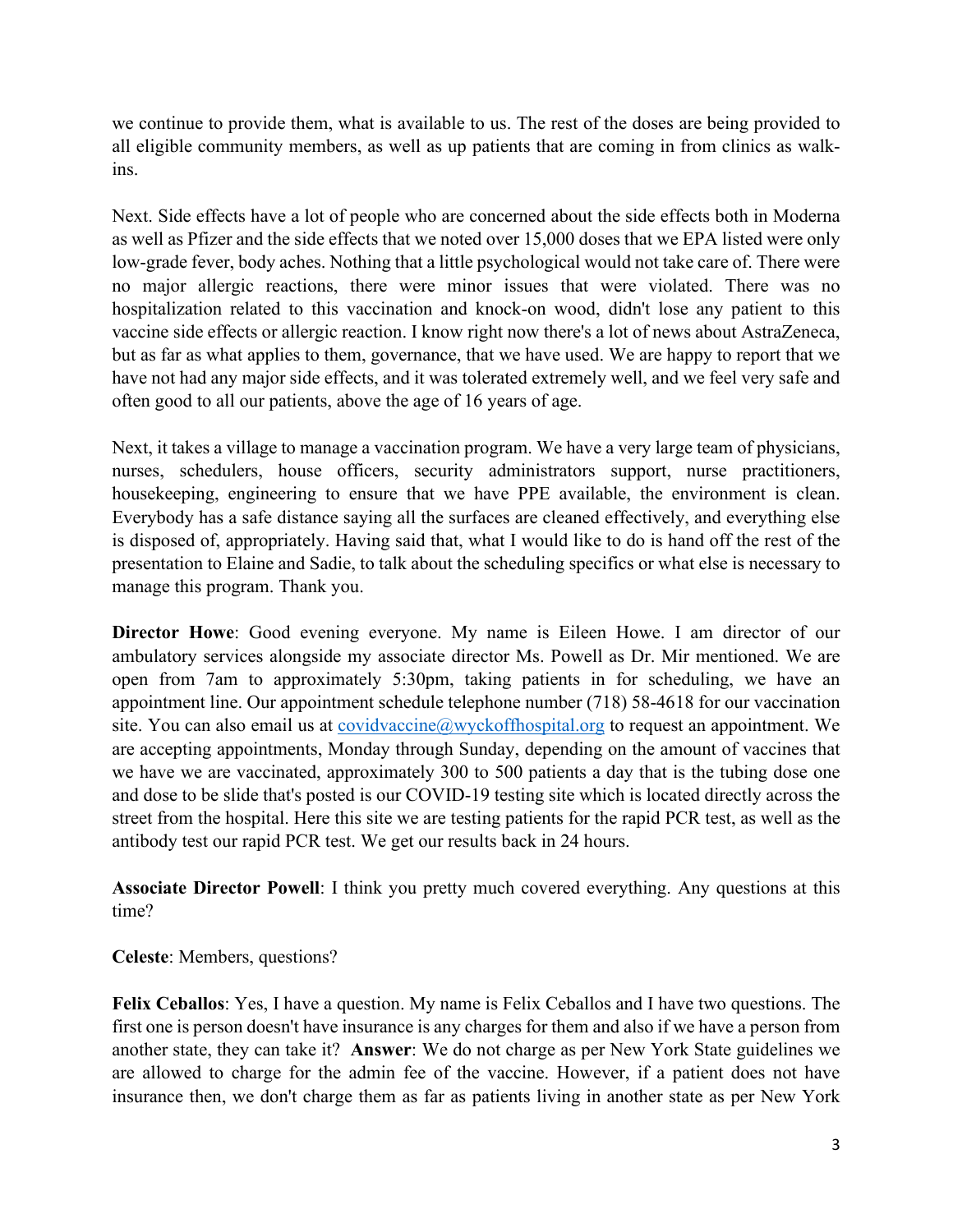State guidelines patients that live in another state, as long as they are working, and New York they do qualify for vaccination. **F. Ceballos**: Thank you very much.

**Celeste**: Any other questions, board members?

**Question**: Are you accepting any walk-ins or appointments? **Answer**: Now we do except say our walk in, same day appointments. So yes, the potential presents so the hospital and vaccines are available yes, we will accept that.

**Mary McClellan**: I would like to ask a question about the walk-in. Do I have to have an appointment to just walk in, I could get a vaccine? **Answer**: Yes, when you present to the hospital you will go through a COVID-19 screening, all of our patients coming into the hospital, have to go through the screening. We will check you in and as I stated if we have vaccines available from vaccinate. In the event for some reason we don't have vaccines on hand and what we do we take your information down and as soon as we get a shipment. We put our patients on the waiting list, and we schedule them to come in.

**M. McClellan**: What usually is the waiting time is it, I would have to wait in a line maybe outside or inside.

**Answer**: For the most part be wasted, rather quick and it's inside of the hospital there have been an occasion where we vaccinated 163 patients and one day on that particular day it was outside. It did move rather fast I want to say, we had patients with approximately 30 minutes online but again, that was a one-time deal, and we vaccinated the journey 863 patients, from the time of 7am to 3pm. So I'm sure everyone could understand why we had a bit of other than that there's no wait.

**Felix Ceballos**: Thank you so my question is, what criteria do people have to me is this all from New York, New York state. For example, not for profit workers people caring for elders or is this just for 65 and over. **Answer**: No, I'm not currently for New York State, anyone over the age of 60 is entitled to be vaccinated, all healthcare sites responding, are also entitled, any as of today, all public facing workers are qualified to come in and get vaccinated, we send you a link if you like, you can log on and you will be able to view all of the New York state guidelines for vaccination, We do have a copy of the vaccine guidelines here for eligibility as well.

**Celeste**: I have a question here from Andres from the Assemblywoman's office. Is there a flyer that you can share? **Answer**: Yes, there is. Apparently, you have our flyer for our COVID-19 testing so we can submit the vaccine flyer to you can share that great.

**Celeste**: All right, I have another question here, it says are nonprofit or public facing workers eligible for the one shot or just the others through those options? **Answer**: We currently do not have Johnson and Johnson on hand right now what we are offering is Pfizer, which is a two-dose shot.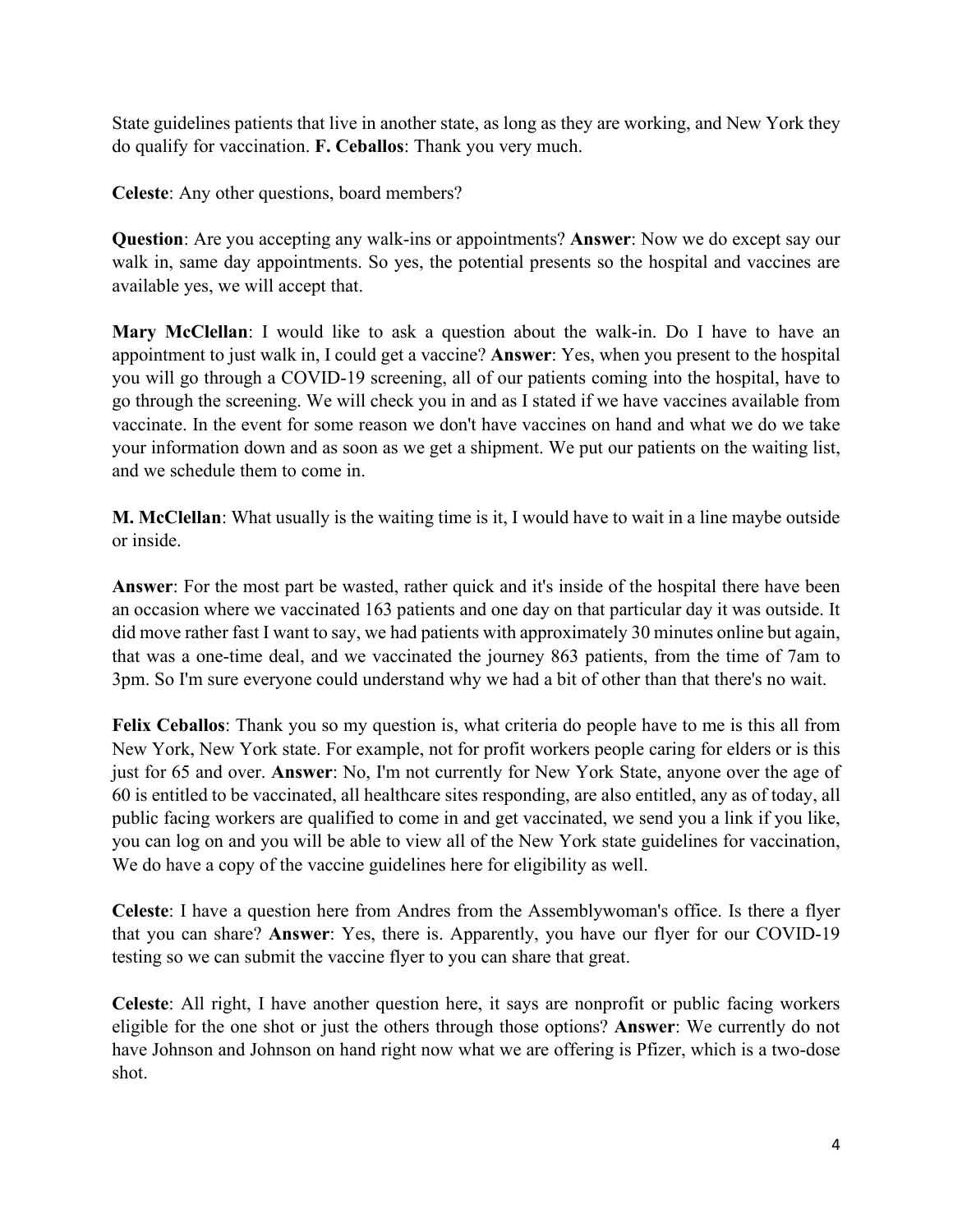**Celeste**: I know we still have to hear from the Department of Health, maybe they can answer that question as well. But if there are no other questions here, Wyckoff Hospital, thank you so much for being with us this evening.

**Mr. Camacho**: Yes, yes. Thank you. And thank you do for our community, especially at times, when people that passed away and, or the hardship that has been going on and tip my hat to you guys because you guys are our heroes, you know, it is disheartening to see all that that's going on in the world, but we want to we want to thank you for helping everyone do this tough time.

**Celeste**: Now we have the Department of Health and Mental Hygiene and just to note, if I missed something in the chat, I promise we will come back to you and we can always pass along your question if it hasn't answered today. Now I want to give Tejumade Ajaiyeoba, our liaison from the Department of Health and Mental Hygiene, an opportunity to talk a little bit about the city's response to COVID-19, and of course the vaccination rollout on the public side.

**Public Hearing Item #2: NYC Department of Health and Mental Hygiene –** providing a COVID-19 vaccination update.

**Tejumade**: Good evening everyone, apologies. I'm having some computer issues I'm not able to turn on my camera or share my screen. Hopefully, you can hear me good though. My name is Tejumade Ajaiyeoba and I'm with the Department of Health and Mental Hygiene in the Office of External Affairs. We can just jump right into vaccine and I could just give you an idea of what our supply is like. So to date in New York City we have administered over 3 million doses and we currently have a little over 416,000 doses on hand, and when we break that down into dose one and dose two, we have over 160/1001 doses and a little over 250/5002 doses statewide over 6.8 million doses have been administered and nearly 12% of New Yorkers are fully vaccinated.

There is a weekly tracker that is on the State Department site that lists the amount of doses that we have received to date is broken down on a weekly basis. We are expecting another allotment of vaccines this week. Previously, in the previous allotment that we received was over 795,000 And that's a big jump from our first week of allocation back in mid-December, and that number was 163,650, and this was an allocation for the states. Excuse me, as I mentioned, this information is available on the state website but if you are interested in receiving real time updates on vaccine district distribution you can receive those alerts to your phone, and to receive that via text message you with text COVID to the number 692692 once again that number is 692692. And you text the word COVID, and you will start to receive real time updates on the vaccine distribution.

In terms of sites that we have throughout New York City. There are 15 sites that are run by the Department of Health, and we also have sites that we work in conjunction with or be run jointly with affiliated physicians, you're also a number of city run sites as well as state run sites and private sites, and anyone eligible to receive vaccine should visit our vaccine finder and that address is vaccinefinder.nyc.gov once again vaccinefinder.nyc.gov. You visit that site to make an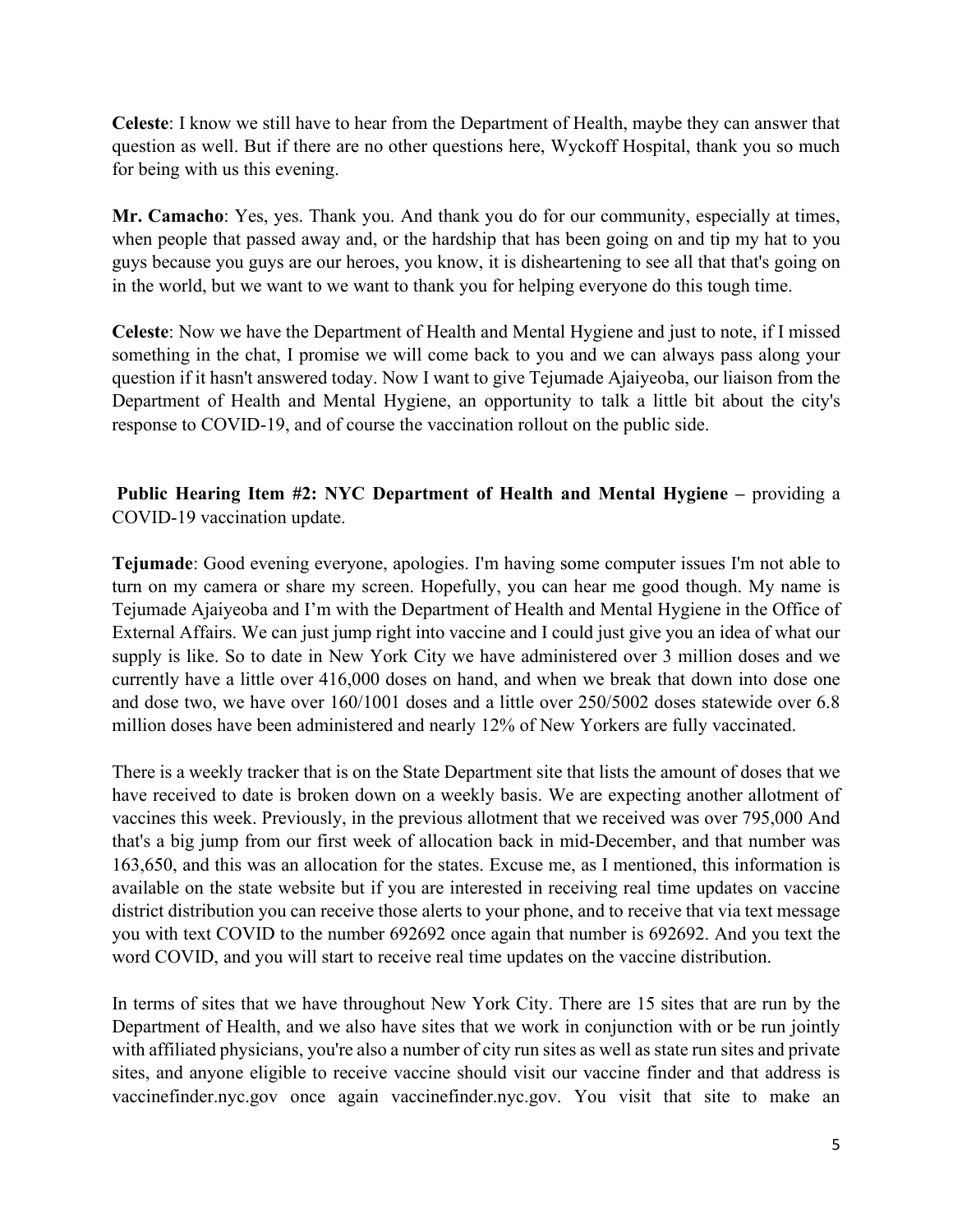appointment, or you can call 877VAX4NYC, that number is 877VAX4NYC, also, um, the good thing now we've been able to update on the website is that when you are searching for an appointment, you'll be told what vaccine is available is, as well as what dose is available, not all sites are doing both first and second doses, some are only doing second doses so when you go on the website, it will show you exactly what dose is available and what vaccine is available.

And as was mentioned, there are three vaccines that are now about people staring at Pfizer and Johnson and Johnson, and thankfully with the introduction of Johnson and Johnson, it is possible for homebound individuals to receive the vaccine easier. As was mentioned by the mayor, their effort that started sort of like a soft launch in a lot city and Bronx and Brighton Beach here in Brooklyn. And it was through a collaborative effort with NYU, sorry, the fire department and HPD, and that was specifically targeting adults age 65 and residential buildings. This is something that we are hoping to scale up in the next couple of weeks, but once again this is all determined based on the amount of being that we get available specifically from Johnson and Johnson, so folks who are interested, who are homebound and are interested in receiving the vaccine in their home, there is a form that they can fill out those that do not have internet access can also call the 877VAX4NYC number. And what happens when you fill out that form or COVID number, you're automatically given an appointment to basically submit information, if you do it online, you submit the form and someone will call you back, ask me some questions and then if you're eligible, you will receive an appointment. The same with the call the number, you'll be asked questions and then know right then in there whether or not you're eligible for the vaccination. And the goal of this program was to bring a vaccine to priority communities. So in addition with the homebound program. We also have a location to developments and naturally occurring retirement companies, and the goal also has been to have locations, and some of the hardest hit neighborhoods throughout the city.

We have a link on our website and if you'd like Celeste I can post all of these, I can either post these links into the chat or just send them to you just so that you have them at the resource, but it lists all of the neighborhoods that are part of it, and that our priority neighborhood that has been designated by the mayor and Bushwick, is on the list as one of the neighborhoods that are priority. As mentioned, when you make your appointment, you will be given a choice of what vaccine you will get but once again as mentioned that's going to be based on availability. We've often got questions in terms of trying to compare the Moderna with Pfizer with Johnson and Johnson, and this is something that we can't really compare because they've been tested at different times, and the pandemic, and they've been tested in different places. The Johnson and Johnson trials were conducted more recently when there was a high level of COVID-19 transmission. So it's really hard to do a comparison. For this reason with the vaccines, we've just been telling people that like every vaccine is available to you is the vaccine that you should keep. Of course there are age restrictions with Pfizer, you have to be at least 60 years old so someone wants that eligibility opens that someone within that age restriction should definitely be mindful of that but any other folks, when the vaccine is made available, we ask that you please take the one that is made available. There are some things that are currently unknown with regards to the sort of vaccine. And one of the things is that we're not sure how effective, any of the three vaccines are at preventing COVID-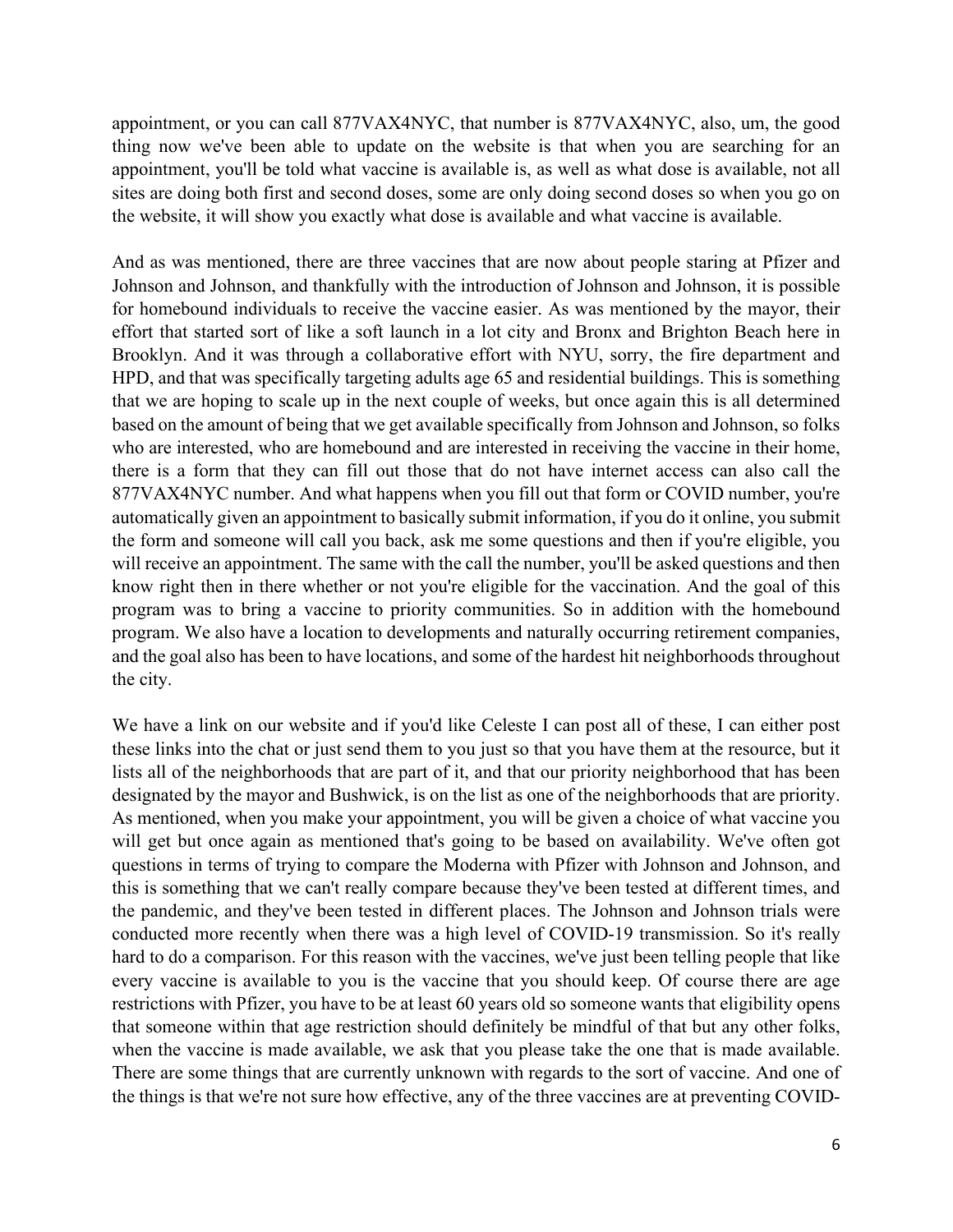19 infection without symptoms, meaning that you might still be able to get, and transmit the virus to others, even if you don't get sick, so that's still an unknown, another unknown is how long the protection from the vaccine lasts and whether a booster shot will be needed. We're not sure if this is a one-shot dose where you know you get your vaccine this year seeable future, or if this is something that you would have to get yearly similar sort of route so those are still some unknowns and things that are being looked at and we hope to have more information.

As time goes on, as was also mentioned in terms of the eligibility, starting on March 9 it will open up to people, ages 60 and older, and that includes with pharmacies they can vaccinate people 60 years and older and school faculty and staff and childcare workers, and starting today, it opens up more to include public facing government and public employees, nonprofit workers and essential in-person public facing building service workers, there's an extensive list of everyone who is eligible for a vaccine, on our website once again I could post that into the chat. One thing that I did want to note in terms of vaccine I think I've actually mentioned this once or twice already, but it bears repeating. Although our numbers of vaccine, from the federal government have been increased and still remains a limited supply of vaccine. As mentioned, you know when you go through vaccine finder, we'll be told what appointments are available and not available, but we need more vaccines in order for us to be able to open up appointments so it's 100% dependent on that, we have the location, because I mentioned our many locations throughout the city, but if we don't have the vaccine to supply the location, and it's, we can't. It can't be open, and the distribution right now based on what we have is being phased based on your risk categories and these are categories that are established by state and federal guidance. One thing that you can do is continue to check our website, the vaccinefinder.nyc.gov to see what appointments are available or you can call the hotline 877VAX4NYC.

I just want to share some more resources for people who are who are ready to have scheduled an appointment, and they're having an issue with it like say for instance you got your first dose but left without getting your second shot or do you realize that the date is wrong but your second dose or you have to change the date, and any type of issues that she may have with your appointment. You can call 833-307-1678 once again that number is 833-307-1678 and this number is specifically for people who already have an appointment, they're just having issue with their appointment and they need assistance with it, another number that I will share with you this number to a state hotline. Many people ask us about eligibility requirements, when are they going to open up. Why are some people chosen and others are not? These are guidelines that come to us from the state. So if you have any specific questions about that, you can call 888-364-3065 once again that number is 888-364-3065. And lastly, I want to share with you a number and an email address that you can call or reach out to for any type of vaccine abuse or fraud. And that number is 833VAXSCAM, that's 833VAXSCAM. The email, stopvaxfraud@help.ny.gov Once again, stopvaxfraud@help.ny.gov, and I'll wrap it up here. Thank you.

**Celeste**: Thank you, Tejumade. I know that was a lot of information everyone, but it's important to have reliable information from both our partners at Wycoff and also from the city, if there are questions, board members, this is the time.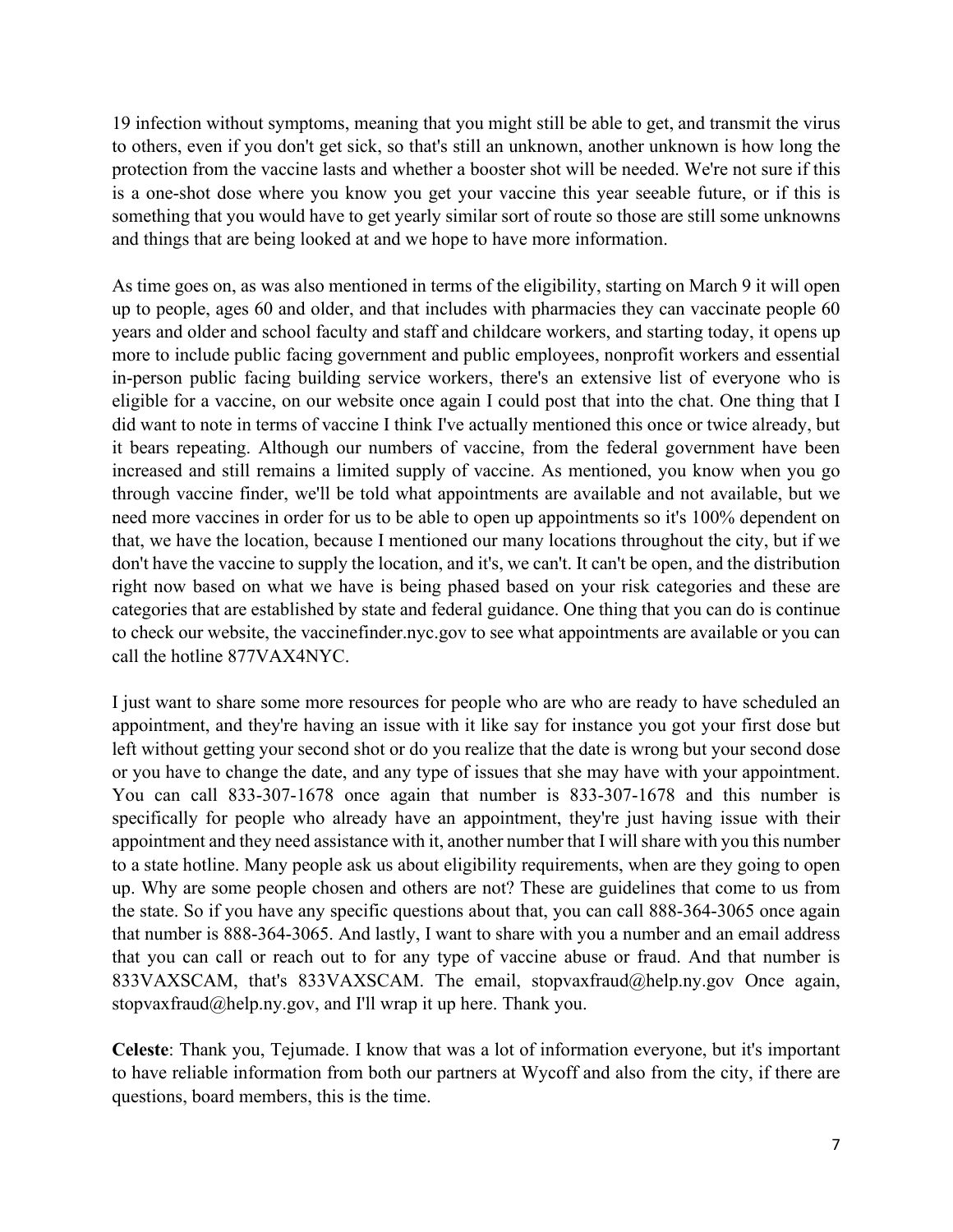**Mr. Camacho**: I just want to thank you for coming down because we've been wanting, Department of Health to come down to go presentation and keep us abreast on what's going on. And I know my district manager has been sending emails, and some of the some of the things maybe we can speak, emails, was I don't know if it was taken care of or we hopefully we have good contact if we need anything else. In regard to the shadow or finding any issues that we may have here. So, also, I'm not responsible for the schools that are having shots now give it to the people. We have locations in schools, yes, we have locations in schools. Okay so now you know that the high schools are our high school is, is starting on the 22nd is going to be kids coming in. Are you saving doses for the teachers that want to get there and then? Or how is it or do you just open it up because we have a location here, or, or maybe we can work something out in regards to Bushwick High School, saving doses because we've been getting a lot of issues and complaints, and we want to make sure that other people that go there that want to get this out especially, you know, seniors, or people that really want it, and don't want to get it, or set up an appointment, and don't go, and then they go there, or they don't have a computer, and they're trying to compute a little bit, And they can't get an appointment when they have no one to make sure that someone gets an appointment and if they do get appointment here, when they go to the school. They there, they prefer getting there, and if they sent them home, and then you give them an appointment. They might not want to come back, you know, you have people that have diabetes.

I had a senior that went there in a wheelchair into the school. And the doctor was also. It was empty with the door and they both wanted to get it. They were sent home. You know they shouldn't be sent home because now, these people that can need the shot. I don't know how it's any people that come to this community. This will be able to get the shot. I just don't know what all this red tape is or holding things when you have someone that's in a chair to go over the door. So I don't think that that I don't think they should be sent home because if you give him an appointment they got to come back, especially in Bushwick do you give me an appointment for x amount of days. But if you got the person there, why not take in the community? I know places that they come from all over the place. From chosen to print they come here, and they gave the shot to the people that he wanted to get the shot, don't get the shot. So there are a lot of issues that we ourselves and we will try to write to the commissioner. Why are even the charter schools are opened the 22nd the high school, and are they going to be shot for teachers that want to do is actually for teachers that one day they're going to come down to get a shot?

**Tejumade**: Alright, so thank you for sharing that and hopefully you can hear me clearly you were breaking up a bit. I'm not sure if it's my computer or yours. But the first issue that I want to address in terms of Bushwick or in any other locations that we have in high schools as you mentioned, they will be open soon so we are working to find other locations. To move the site to, and of course the concern is for people who already have appointments, and this happened previously I believe a middle school is open so we reach out to the people who have appointments, we send emails we make phone calls, we have people who are posted at the site, you know, once the site is moved, we have people who are actually posted at that site, just in case people show up and direct them to the new location. And our goal has been to find locations that are very near to the previous location,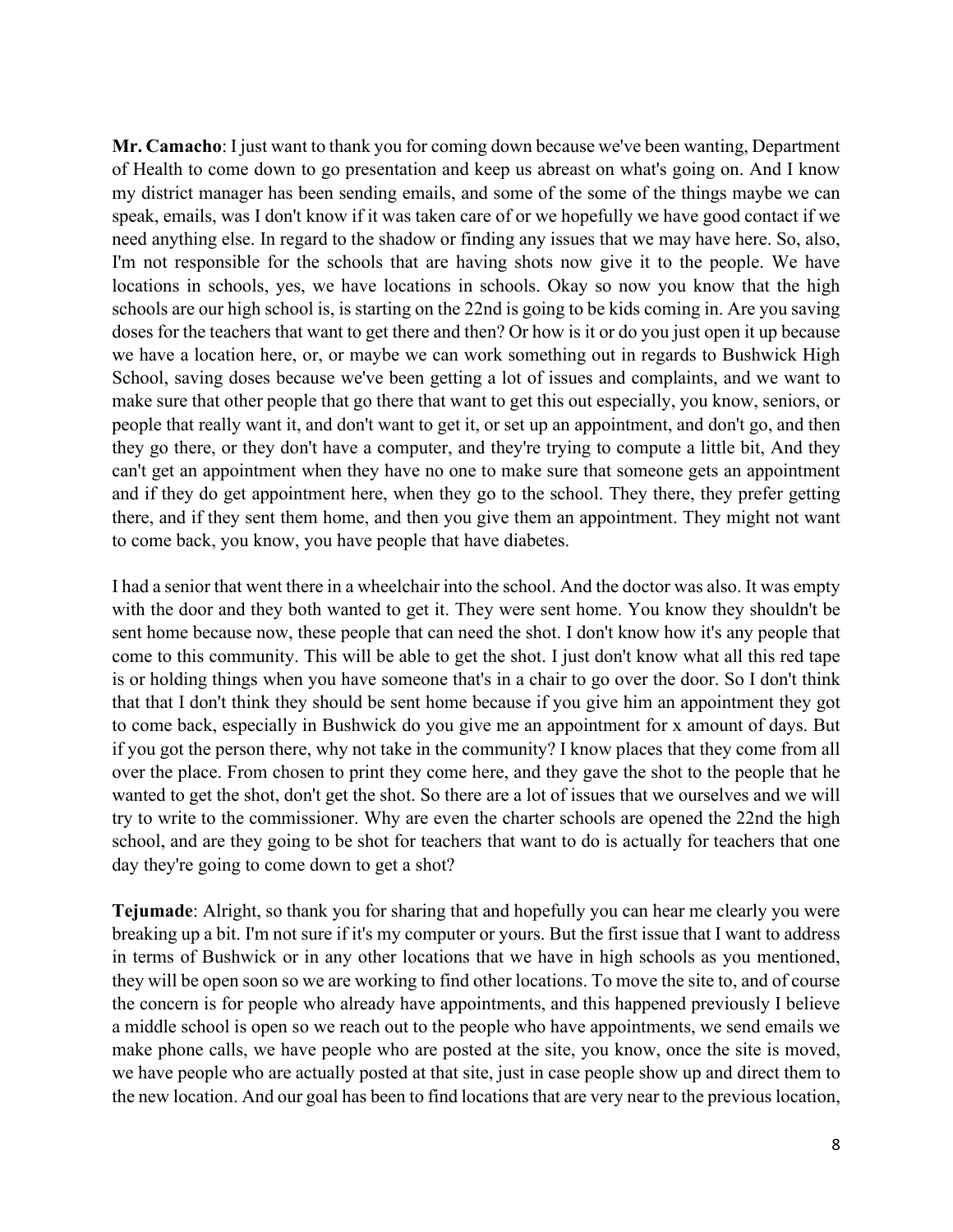so that if someone shows up, they don't have far to travel. So that's something that is, is being worked on. The second concern are to raise around, people being sent home. Unfortunately, the way that our sites work, and I know it's different. I heard them say that they don't work appointments aren't required, but for our sites, appointments are required still if someone were to just walk in, we would have to turn them away, and there have been issues of people who come from out of state or from New York City who have showed up to vaccination sites and I've heard that some people are getting vaccine. It's not something that's supposed to happen the way that these, these sites are run. There are no waiting lists, there has to be its appointment based and you have to live with the New York City, there may be instances one off at locations where someone who's leaving the site is not following the guidelines that was, was set out for us. But, in any instance when we come to one of our locations, it has to be appointment based, there are no walk ins.

**Mr. Camacho**: So if there's so there's extra at the end of the day, what do they do with them? **Answer**: Well right now, there been at the locations, staff that works at the locations. The eligibility has also been opened up for staff to receive shots so at the end of this shift. If there is vaccine available, then staff who have worked at shift will receive doses.

**Louisa Chan**: If you have a better sense now that the vaccine availability for Johnson and Johnson was depleted to be able to vaccinate more people, you know, rather than before we require two doses, like, are there going to be any changes to the eligibility requirements, and opening it up so that more people are eligible and just curious because I'm like, you know, like I'm in my 30s so I'm pretty sure I'm like, to end the line here. But I'm just curious like how that might impact. Just eligibility for, for younger folks. **Answer**: Johnson and Johnson, we want to direct that to homebound specifically because with Moderna, Pfizer neither of those vaccines can be transported. They have certain refrigeration requirements but Johnson and Johnson that, that's mobile. So our preference would be to definitely reserve that for homebound individuals until we are at least able to vaccinate all homebound individuals. But to answer your question as someone in their 30s the eligibility is supposed to be opening up as of May. So I know we're in March and that that may seem like a long way ahead, but their eligibility will open up in a couple of months. It's also for someone in their 30s. There is eligibility if you have, depending on what your role is like, right, as of right now, home health aides, teachers, and education workers first responders, public safety workers, public transport, transit workers restaurant grocery, people with underlying conditions, people who work at vaccine locations, those who are homeless and live in a congregate setting, it's been opened up dramatically, and not short if someone does not fall in one of those categories by May, it will significantly have opened up to include you. **L. Chan**: Okay, great, thank you.

**Celeste**: I have a question from the Q&A. Are there locations in Bushwick that could help seniors or other individuals book an appointment to get the vaccine? **Answer**: So that is the question that the person needs help, booking the appointment? **Celeste**: they said yes. **Answer**: So for someone who needs help looking for an appointment we are working with videos I can find out what CBOs are working in this area so less and I could send that to you so basically what we do is we train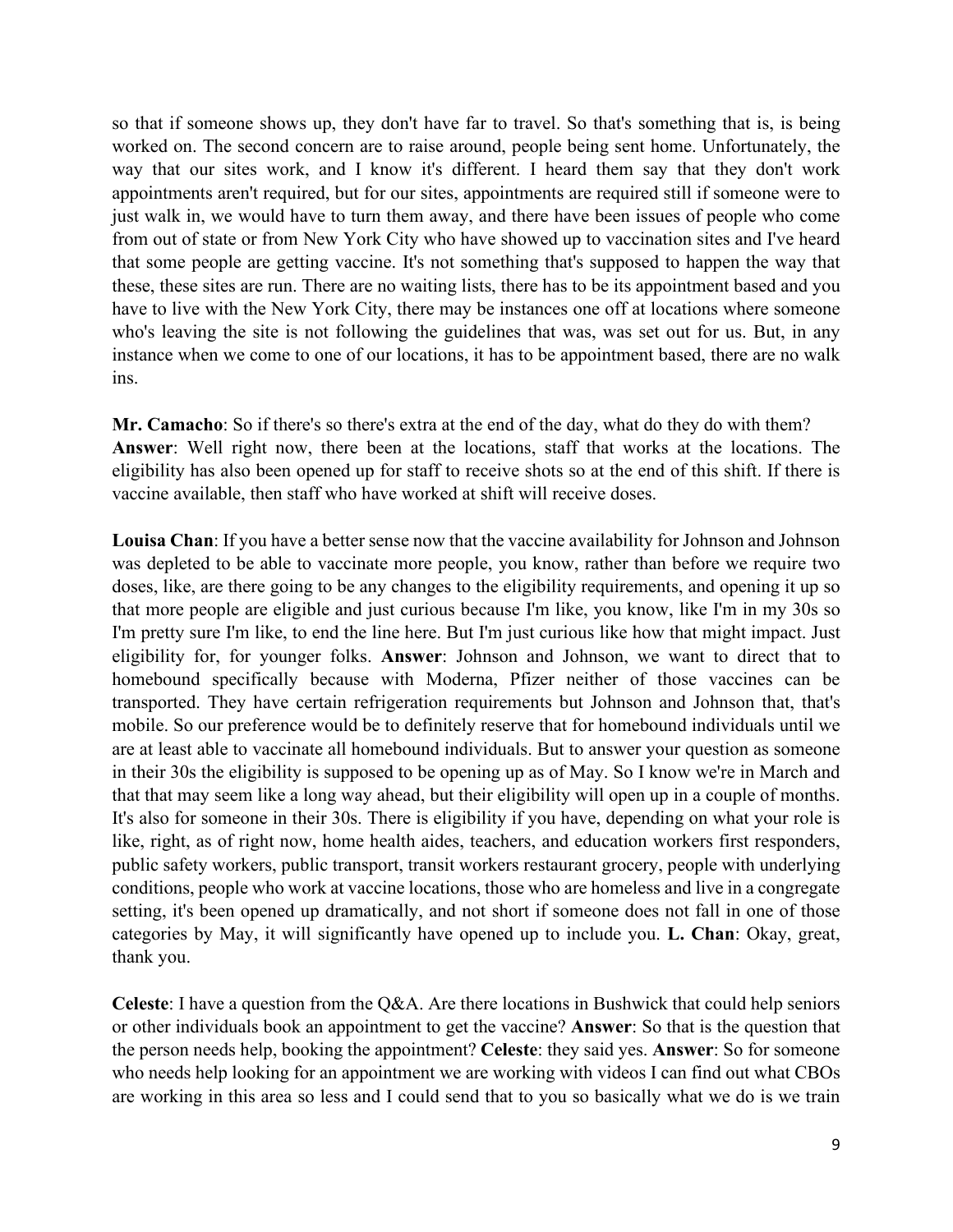community members and walk them through the process of how to help someone schedule an appointment is called Train the Trainer. So we do work with CBOs and community members in this way so I can find get that information and pass it along to you, just you can share with folks who need assistance, making appointments.

**Celeste**: Okay, great. Any other questions, board members? Going once. Going twice. Okay, seeing none, thank you so much for being here this evening we will certainly follow up, and if there are any other questions, we will absolutely pass them along. Alright, thank you so much everyone.

**Tejumade**: Have a good night, and please continue to look to as a resource if you need any additional information.

**Celeste**: Alright, so that officially concludes our public hearing for this evening. We will go right into our regular meeting agenda.

### **Regular Meeting Agenda**

#### 1. **First Roll Call**

**Celeste**: Give me one moment to pull it up, starting with our first roll call, board members, please be ready. And before I do that, I am having some issues just so everyone knows, for whatever reason, I'm not able to see some of the phone numbers for people that are calling in. I don't know why I was trying to fix it.

**Board Members in attendance**: Rev. Grace Aytes, Jo-Ena Bennet, Rawle Brown, Robert Camacho, Gardea Caphart, Melissa Carrera, Felix Ceballos, Louisa Chan, Daniella Davi, Elvena Davis, James Fitzgerald, Freddy Fowler, Egaudy Gomez, Anne Guiney, Tanesha Honeygan, Barbara Jackson, Kristen Jock, Virgie Jones, Luisa Jose, Mary McClellan, Samy Nemir Olivares, Zulma Novoa, Acire Polight, Raul Rubio, Julio Salinas, Barbara Smith, Dustin Sonneborn, Carlotta Williams, Odolph Wright (no sound)

**Excused**: Rev. Migdalia Gutierrez, Jose R. Guzman, Desmonde Monroe, Gladys Puglla, Eliseo Ruiz, Vernedeaner Shell, Annette Spellen

**Absent**: Andrew Choi, Cheryl Jones, James Wiseman

#### **28 board members present that constitutes a quorum.** Thank you everyone.

### 2. **Acceptance of the Agenda**

**Celeste**: Moving on to our second agenda item acceptance of the agenda, is there a motion from the board?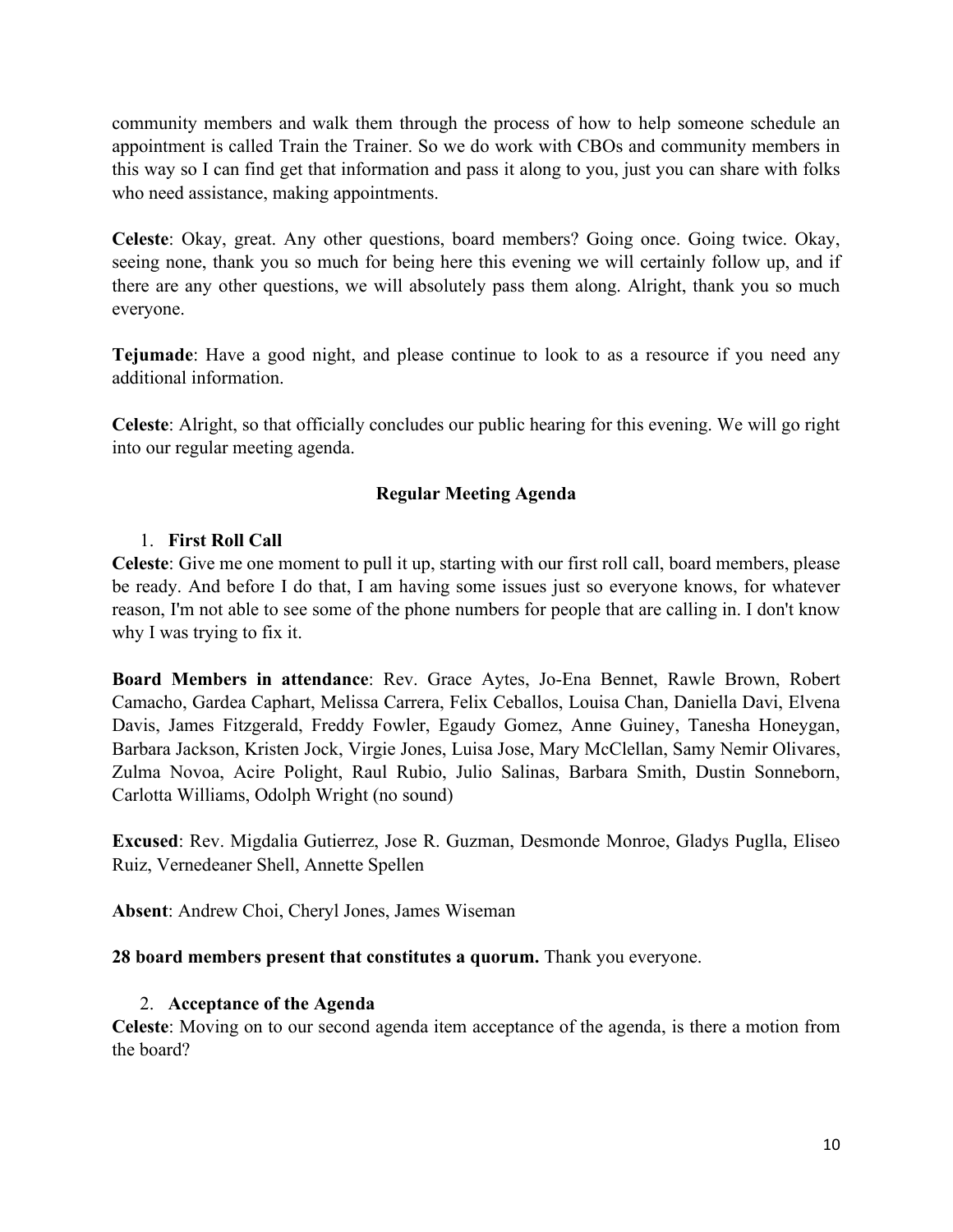Elvena Davis made a motion to accept the agenda. Barbara Jackson seconded the motion. All were in favor, so moved.

# 3. **Acceptance of the Previous Meeting Minutes**

Celeste: Agenda Item number three, acceptance of the previous meeting minutes. Is there a motion from the board?

Robert Camacho made a motion to accept the previous minutes. Freddy Fowler seconded the motion. All were in favor, so moved.

# 4. **Chairperson's Report**

**Mr. Camacho**: Hi. How are you? Thank you for everyone joining this evening. I just want to let the Asian community that we love them. And we also have board members that are Asian, and we do not wish any harm to any of them. It is tragic to see that this is going on; that they're getting assaulted and beat up for nothing and it's disheartening. We have a community they don't bother anyone; we support them. We love them, and we have a lot of people in our community that does a lot of work and we also have some on this board. And it's sad to see that you have characters out there doing this heinous thing, and that's not who we are. So we want to work with them, we love them, and we care for them. And we got their back. So, whatever we can do, we're here for them in any sense whether you understand or don't understand.

I also like to let all the board members know that it's an excellent time to join the ad hoc committee, the whole executive board. We have to get the ad hoc committee, hopefully, by April start. May is the election, and June starts the new year. So, we have to get our committee together.

Also, if any of the chairs that are doing their report, please give it to us in an early fashion; don't wait for some stuff we would have to table, because some things didn't come in, or if they did, I don't know if they did, we need to have these reports in for everyone can review it and read the report. If we are going to do it and say you're going to do it, or you're having a hard time or you can't or don't want to do it, you just let us know early so, the district manager, anyone that's in that committee, that works for the board can do it and make sure we have it at the earliest convenience.

I have been in a lot of Zoom meetings in February. Thursday at 6pm, I was at the Community Advisory Board meeting from 97 Wyckoff Avenue, that's the shelter on Hart Street on the corner, there's 40 males, 55 and over the services that they get there they have Woodhull and Wyckoff Hospital assisting them with any incident or situation if anybody lives around there see any kind of banding or things that is out of the norm, please let us know because we are, there is an advisory board there and we made sure that it's being taken care of.

On February 19 Friday at 1pm, I met with El Puente's new executive director there. He's going to try to work, and we hope that you know all the time you see new people come in here they come with different decisions and they get rid of the crew and so we want to make sure that they leave the same. We work with them and they do good work with us.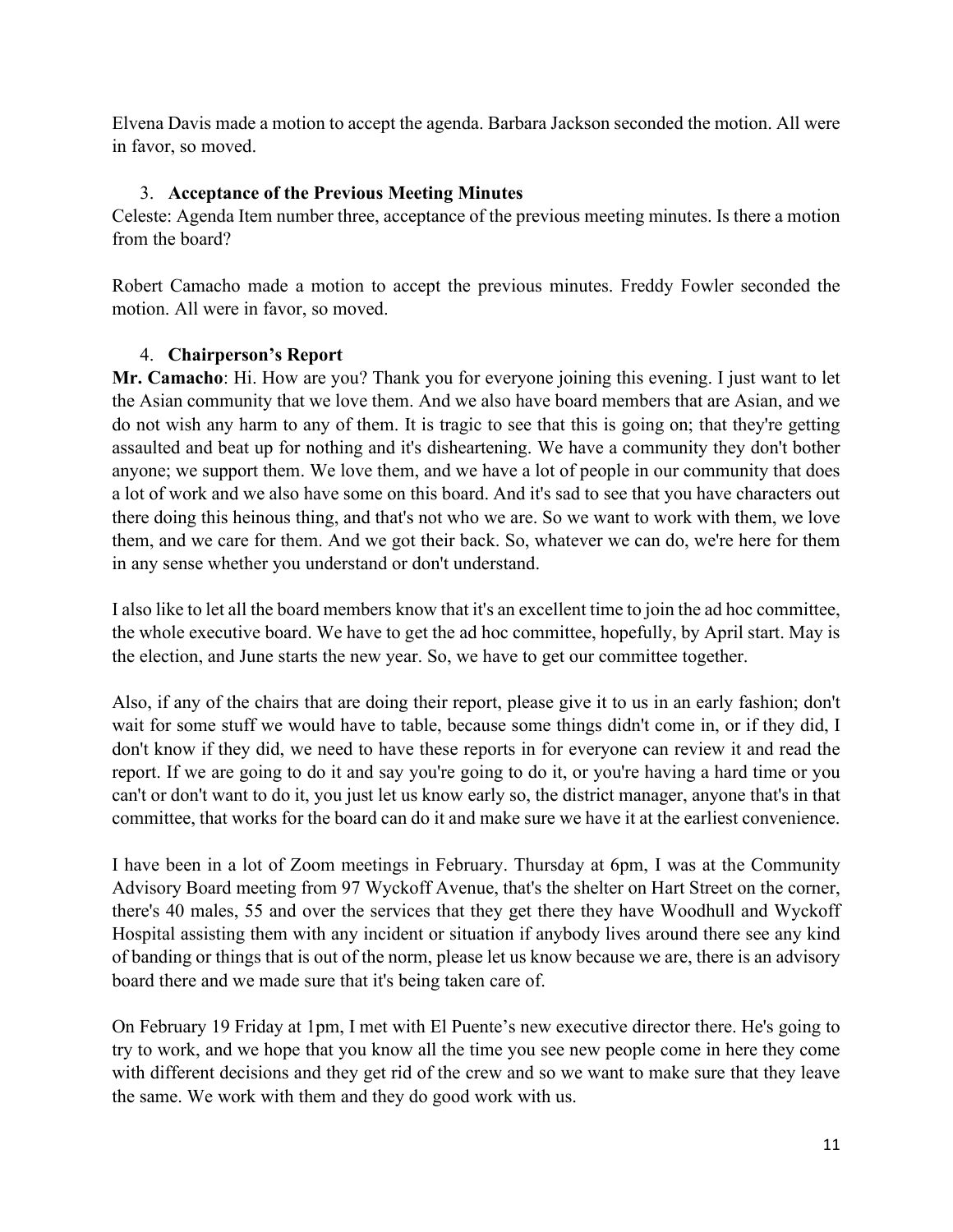The same day Friday from 3:30pm to 430 we were in a Zoom meeting 1325 Broadway on Linden. We still maybe sell so for you and some other still fighting with a developer there. 1325 Broadway was Ms. Hansley's garden. On February 19 at five o'clock I was in Senator Julia Salazar's State of the District event. They were telling us that there's a right or right thing that you can fill out and tax breaks that they can give out for homeowners towards your family or for seniors. I think that date has expired for taxes. I think I'm not too sure. We'll get more info on it so let's put it also on the newsletter. Also on the 23rd Tuesday at 3pm they were surprised to see a video from the district leader, Samy, a Zoom meeting in regard to the food that they're handing out and giving out here in Bushwick and Williamsburg. On February 23 to the 6pm the housing and land use committee met. On February 21 4pm, there was Brooklyn Borough Board meeting. And at the Brooklyn Borough Board meeting was New York City Department of Veteran Services. We had the budget, there was a breakdown. I don't know if these numbers are correct or are, we still having \$122 million. Cut a budget cut to 1900 job losses, not too sure if they're going to know if we got any money for it or in a pass or I guess we'll find out about that now are the Chamber of Commerce. There was City Planning speaking about the ZAP search. It'll tell you who's applying for these permits. On March 3 at 6pm, the Executive Board met. On March 4 Shape-Up Bushwick, the sanitation working group. March 5, the NBK 5pm Small Business virtual event. On March 9 at 6pm, economic development and permits and licenses.

On March 10 at 5pm the historical preservation group met. On Thursday, March 11, public safety committee. Monday the 15th special housing and land use meeting at 6pm. Tuesday, the 16th from 11am to 12pm the Bushwick Community Partnership. I like to get in this meeting because they do before we even start when you relax and you breathe and you think, and you figure I'm just waking up and to relax and calm yourself down in doing these things because a lot of people that are already in their homes and stuck in their home, so they want you to relax, and it was a good meeting. They always bring people to speak because the community partners you guys can get on. Pretty good. Wednesday today, 6pm, the full board, and that is. That is all my meetings in my report.

**Celeste**: Thank you, Mr Camacho, any questions board members? Hearing none, we'll keep moving on with the agenda, we now have the introduction of elected official representatives.

#### **Introduction of Elected Official Representatives:**

Andres Aguirre, Assemblywoman Maritza Davila's office We're located at 249 Wilson Avenue. Our phone number is 718-443-1205 Thank you.

#### Haris Khan, NYC Comptroller Scott Stringer's office

Harris Khan here. I'm the Community Liaison for comptroller Scott Stringer, I just want to say good evening to everybody. Taeka used to cover these meetings for the office but she's on leave doing some stuff. So I'm chipping in and I'm going to be covering Bushwick for the remainder of the year, or potentially half of the year we don't not know but I'll drop my email, my number, feel free to reach out to me, always if there's any intersection that you think our office could help with,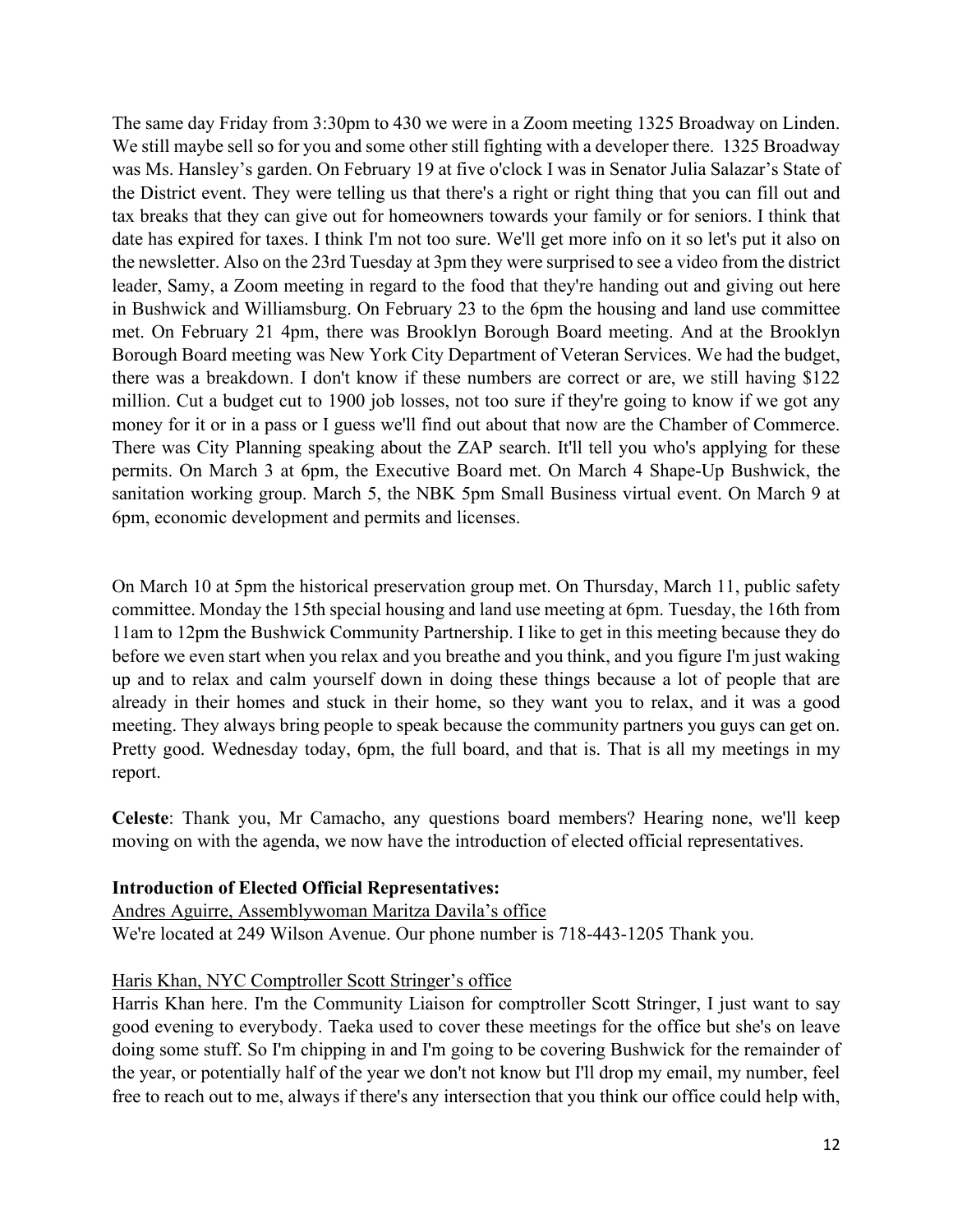or if you just want to chat about Bushwick, I'd love to learn more about all the great work that community members and board members have been doing here for years. So happy to learn from all of you and to work with you in any way to amplify community's concerns and resolve them. And I'll drop my info in the chat and during the Announcements section I guess I'll do a report out. Thank you.

### Julio Salazar, Congresswoman Nydia Velazquez's office

Good evening everyone, Julio Salazar Congresswoman Nydia Velazquez office. We're located over at 266 Broadway phone number is 718599365. Thank you.

# Marcus Harris, Brooklyn Borough President Eric Adams' office

Good evening everyone, Marcus Harris, Special Assistant for Brooklyn Borough President Eric Adams. We are at 291 Joralemon Street. Our main number you can still reach us on is 7182803700, or you can reach me directly on my cell phone which is 917-324-2680.

### Jeanette Gonzalez, Council Member Darma Diaz's office

Good evening, everybody. My name is Jeanette Gonzalez, I am representing the councilwoman for district 37, Darma Diaz. And our address is 1945 Broadway, and the telephone number for our office is 7186428664.

**Celeste**: Thank you. Alright, so that concludes elected official representative introductions. We'll now move on to our community-based organizations and city agencies, I've made a list.

### **Introduction of Community-Based Organizations:**

Sinthia Pena-Ortiz, Bushwick Community Partnership (Had to leave the meeting)

### Noel Allain and Modesto 'Flako' Jimenez, The Bushwick Starr

**Noel**: Hi this is the Bushwick Starr. Very happy to be here. And, yeah, we're glad to report from the Starr these days but we've been running our programs in our schools remotely these days. And we are actually in the middle of a movie with our theaters so that's something that will be 100 Going for the next years. **Celeste**: My apologies. I don't mean to cut you off but right now it's just name and contact info right now announcements are later. **Noel**: Thanks for clarifying that you caught me a little off guard. The number is 917608546, and the organization is the Bushwick Starr theatre, thanks for that. Sorry. **Celeste**: No problem, thank you for joining us.

John Stanesco, Coalition for Hispanic Family Services (Brief technical/sound issues) My number is 929-276-7188. Thank you very much.

### Roger Clemmons, Brooklyn Public Library

Yes, I'm representing the Brooklyn Public Library Dekalb branch, and the contact number is 347- 403-8992.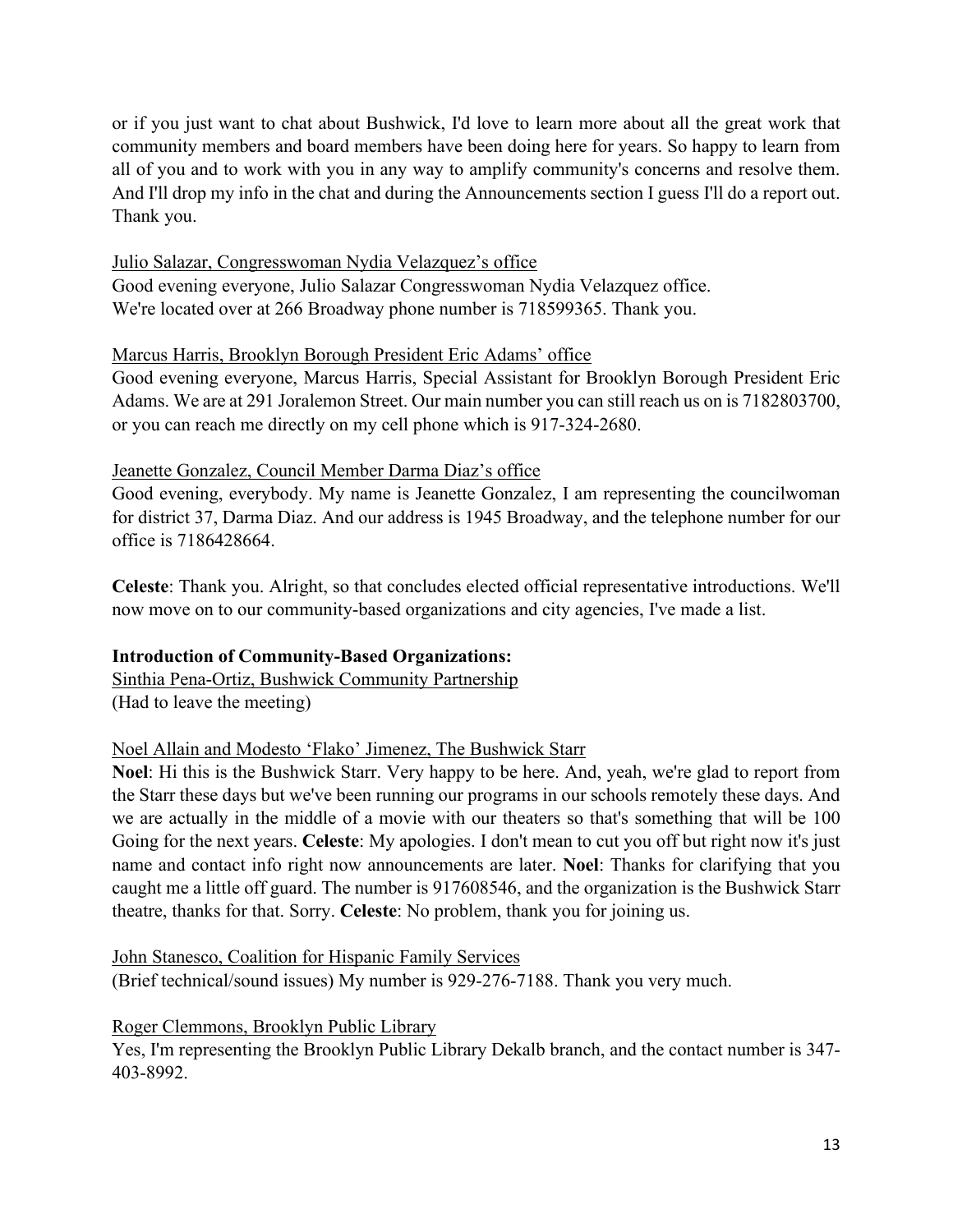**Celeste**: Thank you, again, if I've missed anyone it's not intentional, please just drop a line in the chat and there will be another opportunity for groups to speak later during announcements. Moving on with our agenda. We now have the report this evening from the 83rd precinct and I believe we have our captain joining us. Captain Sanabria, I'm going to make you a panelist, just give me one moment.

#### **83rd Precinct Captain's Report:**

Hello everyone, how are you? Just really quick, I just want to talk about crimes, going on. And the three were notorious for property crimes are burglaries are up and argued products grand larceny is down. Alright so burglaries. Please ensure that your front doors are locked, we're seeing a lot, a lot of unlocked doors. If you can, cameras, cameras, kind of, you know, make the bad guys go away. So if you could put up cameras in houses and get it out there maybe landlords, if they could put cameras out. That'll bring down our burglaries and, of course, the people who see something please say something, call 911. We don't want you to stop them. We want you to call 911. Give us a good description. Constantly be there when we show up and point out the person who's doing this, these problems. So that's, that's really been our big issue in regard to burglaries, but like I say grand larceny is down, which is great, grand larceny includes anything over \$1,000 in property or credit card crimes. So, those are those are down a lot. Another thing I wanted to bring up is domestic violence. We have seen a little bit of an increase of domestic violence in regard to being assaulted. So I want you to all know that you could always call the precent. If you are involved in domestic violence, or you know someone who is involved in domestic violence, and I'm going to give you out there. I'm going to give the numbers for the domestic violence officers, we're not just here to arrest people, we're here to help you out. We're here to point you in the right direction. If you don't want them to be arrested, because there are ways for the, for us to get the family back together without anyone having to be arrested or go to jail. So, if I'm going to give out that number, it's 718-574-1830. Once again 718-574-1830 This number goes directly to our domestic violence officers. They've been doing this for a very long time, and they are good at what they do. So if you can do that, get that get that information out there, there is help. And we're here to help them.

So jumping to collisions real quick. We're down in collisions for the entire 83rd precinct. And we are especially down in our pedestrian struck and our bicycle struck, you wouldn't, you wouldn't believe that we're down in bicycles because there's bicycles, all over the place, but we are done in bicycles and as the weather comes out nicer we're going to try to be out there more in regards to educating bicyclists on the rules of the road, especially those who are delivering GrubHub, Seamless, Postmates, things like that to make sure that we are, that they know the rules of the road, they're supposed to abide by the same rules as vehicles, and that they need to be careful out there in regards to that. A lot of our pedestrian, a lot of our bicycle being struck is when the bicycle is not paying attention to the red lights, stop signs, things like that or not wearing, or not having the proper, not having the proper equipment on so that they can be seen at night, which is another issue. So if we can get that information out there, to our fellow community people out in Bushwick, that'd be great. So you're going to see us out there, you're going to see us giving out flyers, you're going to see us at intersections. That's just so that we can let everyone know that we're trying to do it as much as we can to make sure that the people who are walking and biking in Bushwick, are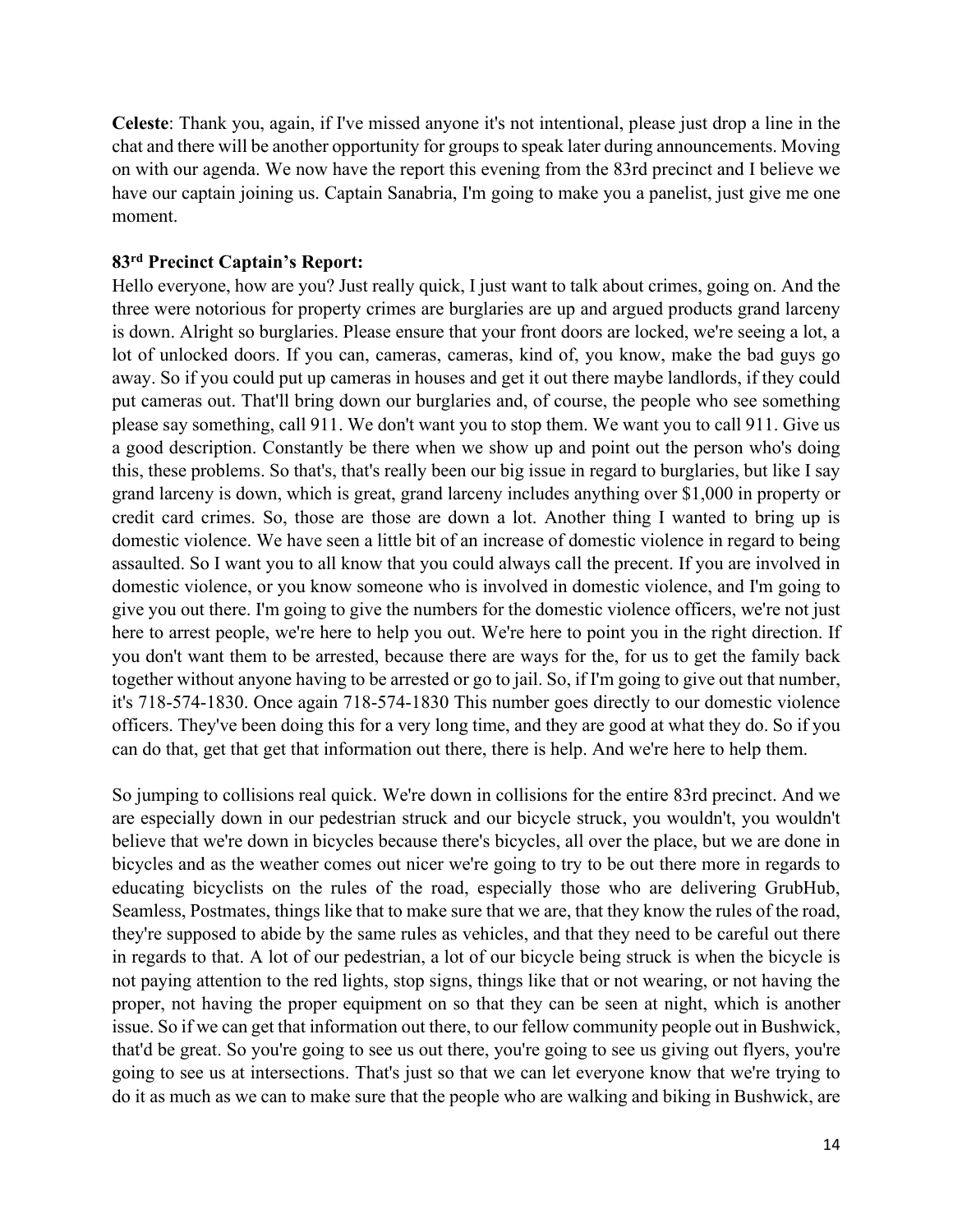as safe as they can be. Alright, so that's all I have. I don't know if anyone else has anything I don't know.

**Celeste**: Questions, board members? I see Samy had a question.

**Samy Nemir Olivares**: Hi. Yes, thank you, Celeste. Yeah, I have a question, I would like to see if you have more information regarding any removal of homeless people around Myrtle-Broadway. I saw on social media from reports so around 20 homeless people that were solicited by officers so I do know as a fact that some homeless people were removed with the Friends of NYPD and citations and DHS and the authorities are, you know, revising the protocol to ensure that the resources that are size, address team that is not, you know, NYPD or, or, you know, any, any sweeps that heartbeat seems that are being targeted on homeless population so all the information as to what if this is happening in Bushwick and why.

**Captain Sanabria**: So on Broadway in Myrtle, we are having an issue in regard to drug sales, that has nothing to do with homelessness. We did a quality-of-life initiative last Thursday, where we arrested, drug dealers, and people drunk buying drugs. So I know that on social media, they put out that we went out there and just swept up homeless people, that's not the case. And we're actually trying to combat burglaries and grand larceny is when we do that, not only do we take the drug dealers and drug users off the street. We also slow down the burglaries because of what we've been noticing is that are burglars are usually the local drug users, who go around and looking for anything that they can get their hands on breaking into apartment buildings, taking packages, things of that sort. Climbing fire escapes, breaking into people's houses to their windows. So that was what happened last week, nothing to do with homelessness, nothing to do with anything like that. It was just crime driven, so that we can continue to combat crime. Did I answer your question, sir?

**S. Nemir Olivares**: Yeah, so to confirm they didn't leave there, they were just based there, but they didn't maybe not leave there. **Response**: You talked about where we were, we made the arrests. Right now they were they were just selling and buying drugs. When we talk about drugs we're talking about heroin, things of that nature. They don't sleep in the area that I think that's the question. No I don't, I don't believe so they just go there to buy their drugs.

**S. Nemir Olivares**: Okay, thank you for that information.

**Mr. Camacho**: Yes and you want to present right because I, I walked through there all the time, and I see them, or they come from the other side of best and they cross over, and I have witnessed myself buying and selling there, and hanging out there, a whole bunch of the gang kind of ranting they right on the corner there, and I went by the other day and I see a couple of guys mocking each other, and calling each other over, and I see that there's a lot of activity and there's been a lot of problems there also, with y2k, and those same guys breaking into construction site and stealing the tools and stuff because I see a couple of them walking with this shop and cars and tools when they break into the construction site that they do in the new remark, building. So we really have to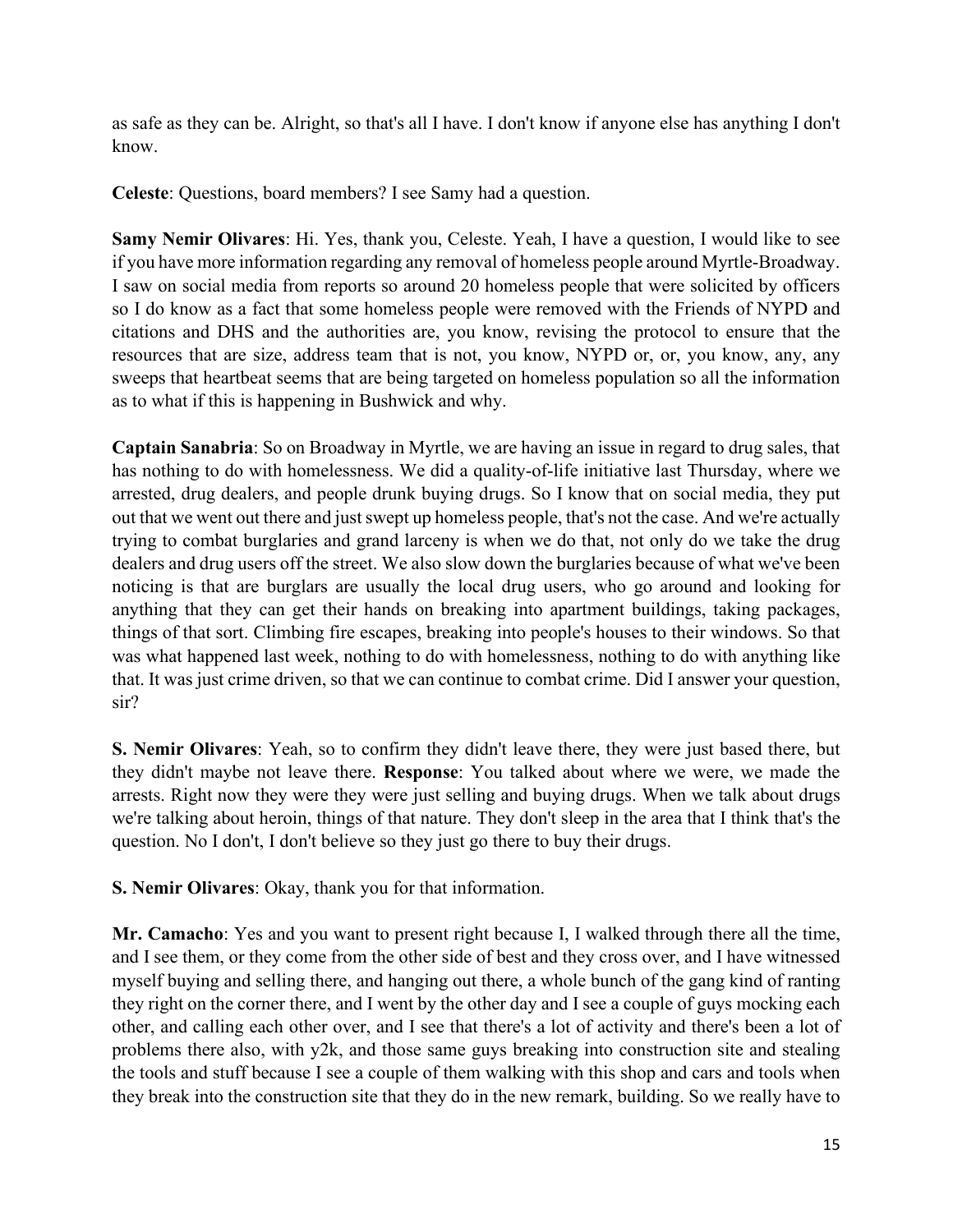watch that area because they, most of them come from the other side, and most of them come just only to pick up and they get on the train to the train station you see them, because when they see you guys come, they go on to the train station, and do the activities because when I go by then I see them going upstairs. So I want to thank you for helping us clean their place because that plays really nice for us it's been really bad, and if there's any issue with homeless services or people, you can contact the office, maybe we can get someone to try to take care of them. But in regard to homeless but I know that there's much more than just homeless there.

**Response**: Yeah, so we're definitely dealing with for that day we dealt with the crime of selling drugs and using drugs, but if we ever come across people are homeless, even when we found out if they are homeless, we refer them to a floor to breaking ground, which is a nonprofit, who helps the homeless so it's we're just not arresting them and putting them in jail. We actually want to help them, and we do refer them to lots of nonprofits that are willing to help that we work together with, and we've worked together for quite a while. So you know, so there's just much more than we do than just arrest people.

**Gladys Puglla**: Yes. Before you mentioned, are you try to educate people driving bicycle, but people driving bicycle in also electric bicycle motorcycle. Also when they don't have the equipment they have to use, that's a legal thing and also, they can get charged for that? **Response**: So the city is moving toward making electric scooters legal, and mopeds legal. So, at first, they weren't. And we were, we would enforce that violation, with a summons. Now they're making illegal. And now that now we got to deal with educating those people because we know those ebikes can go pretty quickly. Pretty quick down the street. So, with education comes enforcement afterwards. So we do, we do both, but we're going to try to do the education, push the education more, but enforcement will always, you know when anything hurts the pockets. You know they're going to remember. In the future, so that you know that's the purpose of some is not to say you know bad on you, but hey, we're good, we're doing this so that you can know and so that push we can be safe in the future. So, just keep an eye out for these laws before we cannot register e-bikes. Now we can, and we want to push the initiative of registering e-bikes to make sure that we know where to stay in case it's stolen, we can find it, we can market and things like that. So there's a lot going on right now, especially with the push toward greener ways of traveling throughout the city, that you know that the city is pushing the least cars, the better you see it with the bike lanes, you see it with all the city bike docking stations around.

- 5. District Manager's Report
- 6. Committee Reports

### **Economic Development + Permits and Licenses**

**Melissa Carrera**: DorDor is a gallery event space, their hours are 12:12pm to 8pm, seven days a week. We have Cherry on Top located at 379 Suydam Street, new wine bar. The owners have previous experience, owning establishments in the city, beer and wine, only they do have a rooftops include, and they did provide us with some drawings. They did mention to us that they will have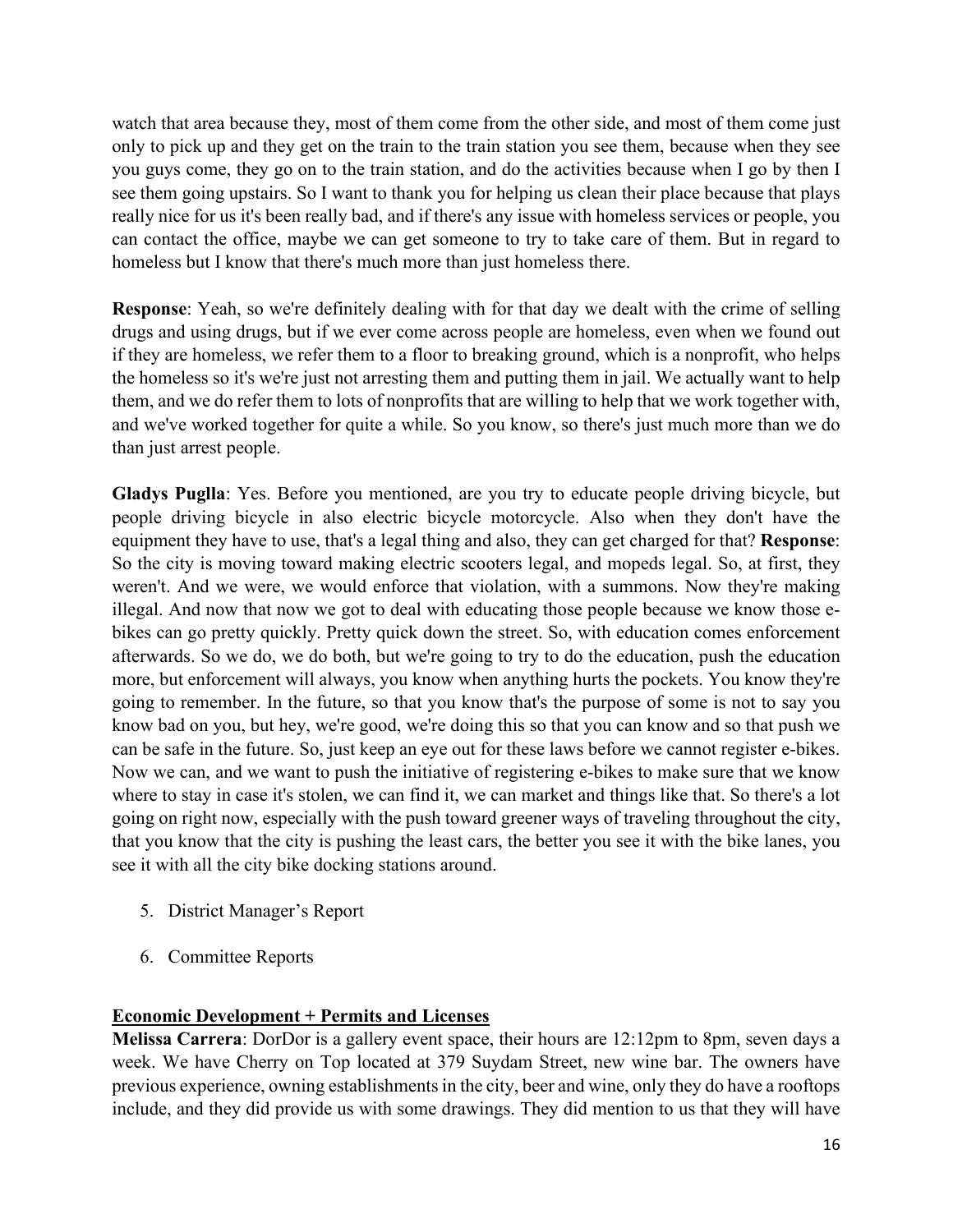no amplified sound outdoors if anyone has any questions on the establishment, feel free to reach out to me or Celeste. This is close to Wyckoff which already has a lot of life, and a lot of movement happening. Then we saw Bushwick Friendship at 941 Willoughby Avenue. They're opening in the spring, their desired hours were a bit interesting, it was 4pm to 4am every day of the week, on a residential block, which was, you know, I was taken back by that, but we talked through it with them, and they are interested in working with mutual aid groups and organizations in the community. Then we had Petrani Corp which is located at 128 Central Avenue, the former Archie's, this owner has experience running a pizzeria business, they will be taking over the location and rehiring all of the former staff that was let go at Archie's which is really beautiful, to give people their jobs back, and their hours were also from 11am to 4am, which was the hours from the previous establishment. Cornelia cafe at 523 Evergreen Avenue was an establishment, they came to us a couple months ago and they returned requesting for us to modify their hours until 2am Sunday through Thursday and 4am Friday to Saturday, so I can talk more about that. Once we get to recommendations and let me know if I missed anything.

**Celeste**: No, I think that that covers permits and licenses, and just to provide an overview of the economic development portion, we invited the New York City Housing Authority. They have a team within NYCHA that was able to provide an update on Section Three and MWBE hiring within the RAD program at Hope gardens. So there, there was a presentation that they shared with us and there were also a question-and-answer portion. I encourage all board members to take a look at the report as it went into detail. As we all know Desmonde is a small business owner, you know he's very aware of the technicalities and I think that there was even some feedback that came from both Desmonde and Mr Camacho that really tried to hold NYCHA accountable, not just for hiring within the community, but of course making sure that right we're seeing what PACT or what RAD is right as a resource, as a tool, as an economic development engine within Bushwick, So, I don't want to take too much time with the report this evening but please take a look and read it. If anyone is interested in a copy of the presentation, whether you're a board member or the public, I'm happy to pass it along.

### **Housing and Land Use**

**Anne Guiney**: Good evening, everyone, the Housing and Land Use Committee has had two meetings since last month, the regular meeting, one on February 23 and one, just on March 16, which was a special meeting. There's so much going on that we had to schedule a second one. Also, Celeste, Mr Camacho have both detailed in their respective reports a lot about what's going on with preservation. There is a growing group of people who are really focused especially on Bushwick Avenue, but other parts of Bushwick as well. If that is something folks are interested in, please reach out to either me Celeste or Camacho, and we can connect you to the organizers of those groups.

Also 1325 Broadway which is, you know, it's near and dear to all of our hearts in a lot of ways that Ms. Avellar Hansley's old garden, and the idea of a 20 story as of right building going up on top of that and I think, you know, we are still very much trying to figure out what tools we have, and to make sure that we are using every tool we have to the best of our ability. But that's both of those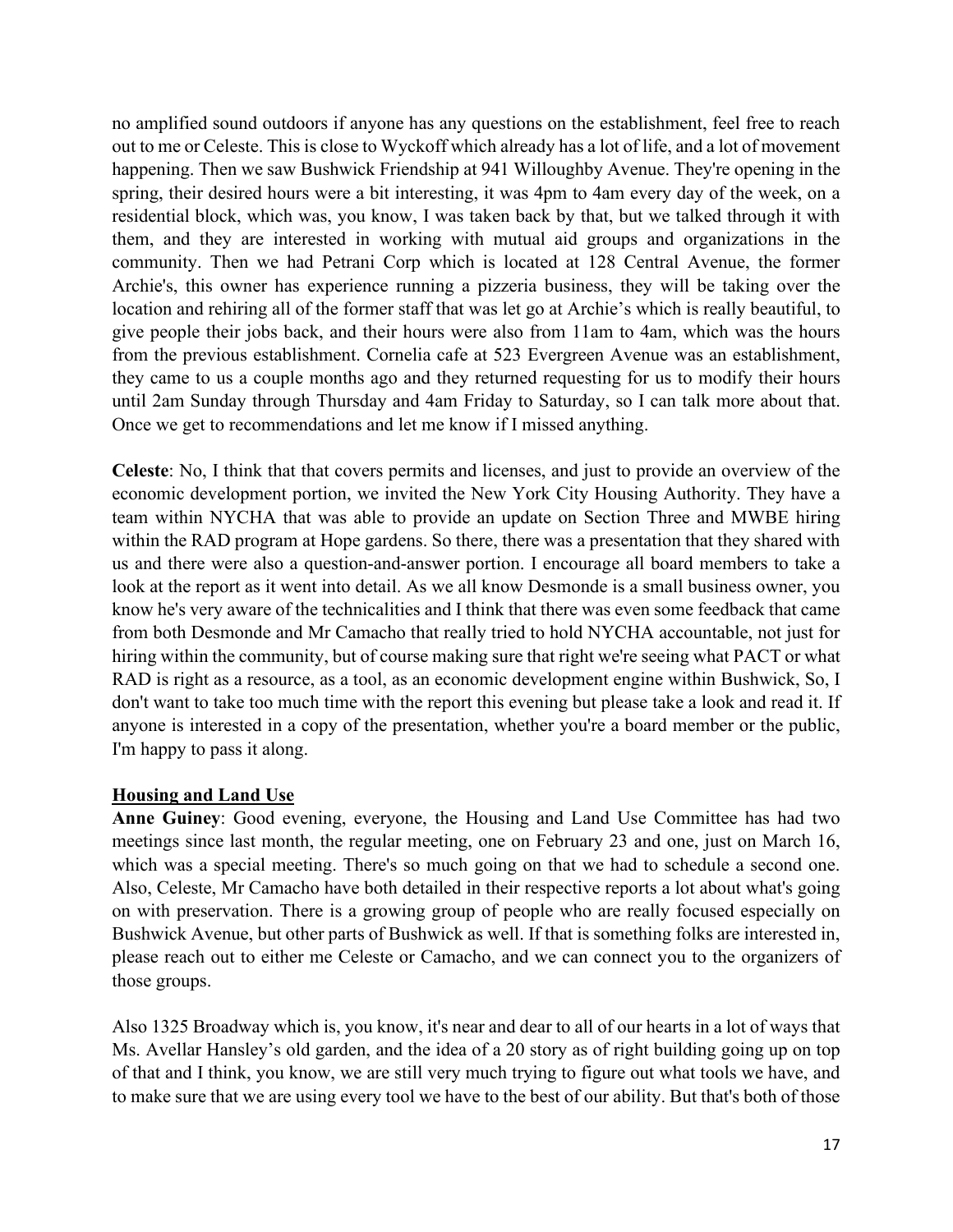are ongoing situations and we'll just keep reporting every meeting. And again, if you have specific questions or just want to learn more connect to one of the three of us, we will.

So I'm going to start with the February 23 meeting, which had two items. There's an informational piece by Ramon Pebenito from Senator Salazar's office, and it was about the hardship declaration for small homeowners who are having trouble paying their mortgages for COVID related reasons, either because they have lost income, or they have tenants who have not been able to pay because of the you know the pandemic. And what this would do as Ramon reported to us would stop civil actions. Ramon explained that there wasn't a specific and remedy yet, but it would stop. And the hope was that this would fall some time for legislative action at the state level or, you know, who knows. This was before the stimulus bill came through.

So, hopefully, or other tools that can be brought to bear, but it would stop any civil action until May, we can share with you the very specifics of that anybody who's interested and send that out. So that was that was incredibly helpful, and I think it was an issue. A lot of people, people have a lot of questions about it. The second item was 18 Stanwix Street right at Melrose and Jefferson. This was a Board of Standards and Appeals variance application. This is for anyone who's familiar with it, it is right. It's that sort of right where Bushwick Avenue Stanwix it's all this sort of triangular that corner, it's an unoccupied site, has been for about 20 years I believe according to the attorneys who presented names of Todd Dale and Brenda Miller, and what they are applying for is a BSA variance to change it from M1-1, which is manufacturing to R6A, which is residential. The argument, they are not applying they're not applying for a zoning change which they would have to go through ULURP for and I think we're a lot more familiar with your applications than we have been with the BSA variance applications, because that what their argument is that they want to get an exemption for this project, not change the zoning on this site. And so that's why you go for a BSA various application for just an exemption for a specific site as opposed to changing in perpetuity going forward the zoning for that land.

The argument is that it is historically residential it's mixed up all around there some of its residential some of its manufacturing, and that it is too small to be economically viable, as, as a residential, I mean as a manufacturing or commercial site. So we had a lot of questions as you might understand. So we asked about the possibility of having a could it be all manufacturing, and if not could at least the ground level be manufacturing. The representatives Todd Dale and Brenda Miller said that they would go back to the owners that they did not think that was viable. We did discuss the difference between variances and rezoning, and they explain their rationale on that, we then said, you know, have you looked at the Bushwick Community Plan because the district community plan comes up pretty strongly against manufacturing to residential conversions. They have looked at the city's version, the Bushwick Neighborhood Plan. So we asked them to go back to look at that. There were also questions about affordability, they, their responsibility was too preliminary in their process to actually go into, you know, to figure out things like that. They, they did reveal to us that their preliminary BSA hearing was that morning and that there will be a second hearing a continuance of that. So, in our discussions, we, we really, we felt strongly that there is a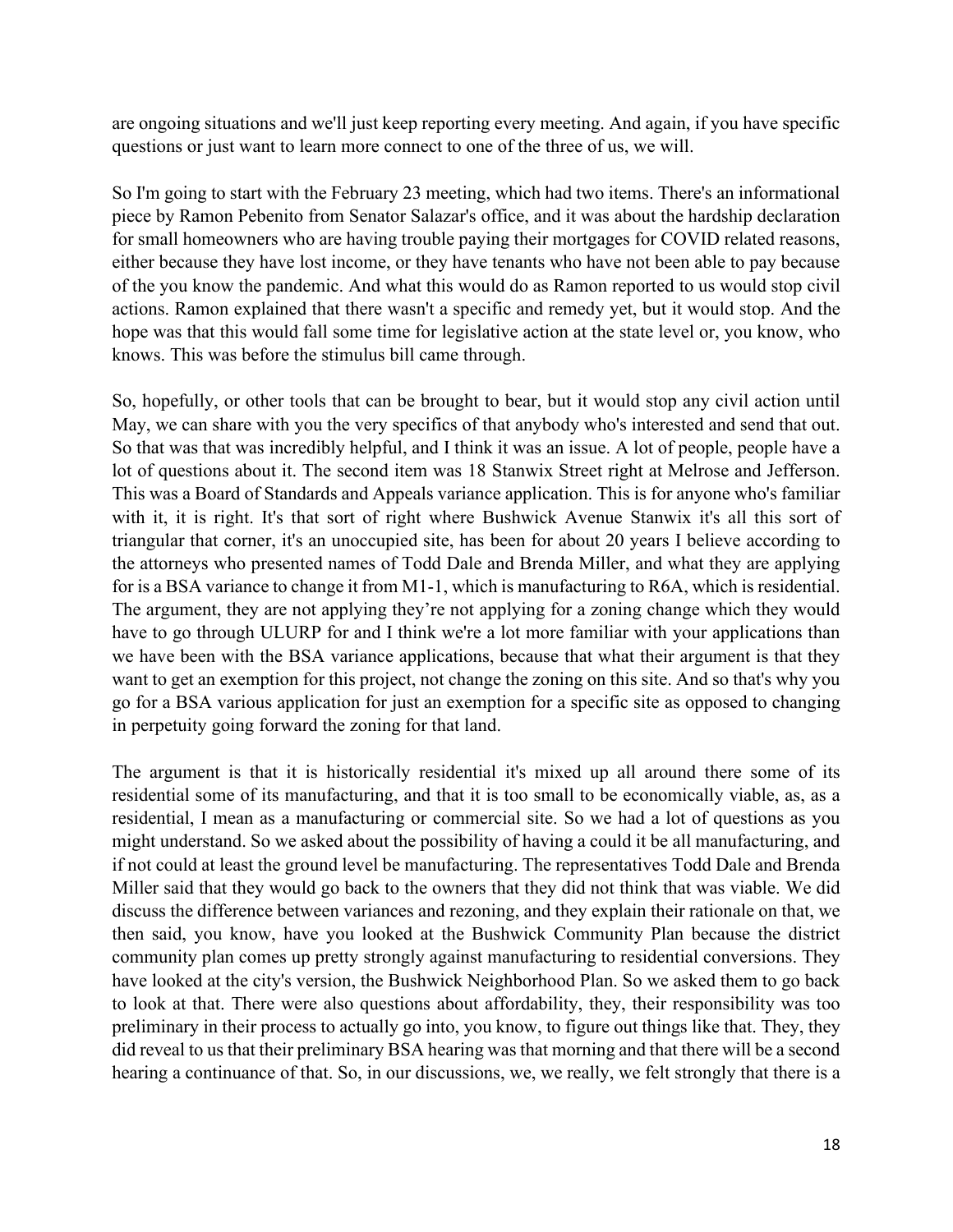precedent, or sticking to our guns in terms of no end to our, as detailed in the Bushwick community plan so we can go into that in the recommendation section.

Alright, then on to the March 16 meeting yesterday. So it was Asher Freeman from Council Member Reynoso's office, and Annie Levers from Council Speaker Cory Johnson's office. Asher began the discussion at my request by framing the larger conversation around comprehensive planning, which is legislation, which is outstanding in the city council right now. The whole idea behind Council of comprehensive planning as I think we've mentioned it in a few previous meetings is that instead of having individual communities, either work on plans or respond to plans that the city prevents to present to them, the city as a whole would develop a plan based on where is the need, where's the capacity, who has already had a lot of housing built, who hasn't had any who has too much of one thing and not enough of the other. And so as your frame this for us in terms of the Bushwick Community Plan, and the idea that the Bushwick Community Plan was always supposed to be about much more than housing. It wasn't just zoning or housing, it was about wider community needs infrastructure parks, community health. And that had informed Council Member Reynoso's thinking on the Comprehensive Planning legislation. According to Asher he is a primary sponsor of this bill. So then Annie Levers just explained for us the whole process, what that would look like. And there were as Celeste mentioned in her committee report, it was a huge amount of information to take in. There is a transcript of that March 16 meeting, I definitely recommend folks read it, but what I would also like to do is send more of a bullet pointed version. That's just a little easier to take in. We will also include the presentation from Annie Levers and Speaker Johnson's office, just so that we can start to all get our heads focused on this because I think it's very important, and it is something that we will be asked to present our recommendations on in the next couple of months. But there are two interesting things that I just want to flag for people as you start to learn more about this is that two important things they're going to be looking at are a displacement index, and it is basically, or the short version is looking at which neighborhoods, increased development would threaten the existing community and population, and I think everybody in Bushwick realizes that we have seen incredible amounts of displacement, and that is something that we feel very strongly about and maintaining, you know, maintaining our community and making sure that people can stay here. And the second thing was something called an access to opportunity index, again we have to learn a lot more about these and as we learn more, we will share them. But the idea for that is that if you have a lot of transit you have a lot of a lot of good things, as defined by the city then you can take more development. So one of the questions that struck me is that another neighborhood, so hope is fighting a rezoning, at least as I understand it as I've been following in the newspapers. They score very high on the access to opportunity index, and probably pretty low on the displacement index, which would mean that a community like Soho would be more likely to be targeted for development. We said, you know, we have already had a lot of displacement, and we have seen a lot of housing, get built here. So what would that look like for us and while they Asher and Annie were not able or willing to speak specifically to our community. What they both reiterated, was that the plan in its current form would at least allow for it would allow for communities that have rejected or have not had to take any of the burdens of development that they would be higher on the list of priorities. So again this is a longer conversation that we're going to be having, we will be sharing a lot more information.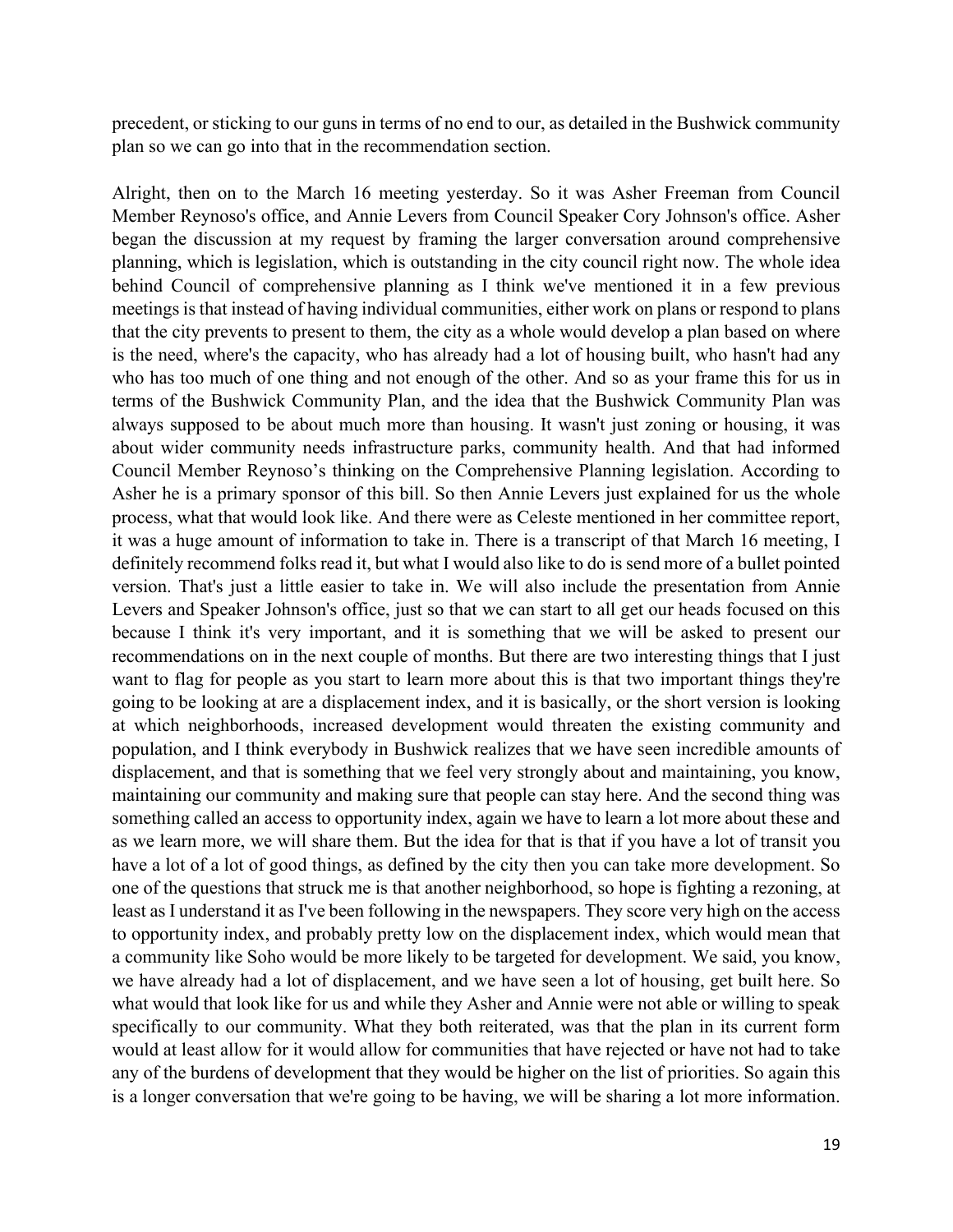Definitely recommend reading the transcript if you have the time to do so. If you do not have the time to do so please reach out to all of us, it's, it was just a meeting on yeah it was yesterday, so still a lot going on in terms of figuring all out. But if you have any questions please do reach out. If anybody has any questions about either meeting, fire away.

**Joshua Brown**: Hello, I want to just give context, just with the Stanwix variance. I want to give the whole community board context. We decided not to vote in support of that variance, on the basis that since we don't have a current plan in place, we don't want to open the door to an avalanche and have multiple developers come in requesting variances as somewhat of a step around to an actual formal Bushwick development plan so that's the reason why the committee denied that. Moving forward, we will act in a similar manner until we get a formal plan. **Anne**: Thank you, Joshua, I appreciate that I was going to leave that for recommendations but I'm glad that you brought that up because you were the one who very rightly pointed out in this that, because, and I think you know the comprehensive planning this, if, if that goes forward, and the Bushwick Community Plan, you know, we're not able to go forward I think we are going to see an avalanche of variances just as you're saying, and that is, that's a real issue that we need to be aware of and to be very watchful about that so thank you for raising that.

**Barbara Smith**: asked about community members in attendance (difficult to hear her).

**Celeste**: we have about 25 people. I haven't counted them, but yes, we have other people on the call, aside from board members. **B. Smith**: she had a lot of input in absence Absolutely 100%. And, you know she's going back and forth to the district plan and be on the table before and then she's moving forward with something else, and she keeps saying we. The Community Board has to understand you can't, we will we say we. Do you have to have the community input on all of these decisions? Are we going to vote on and stuff like that? We have no outside people, this, this is very important for this stuff that's going on now, you got to have some new engaged from the community.

**Anne**: I absolutely I could not agree more, Ms. Smith. I speak, when I say we, I'm speaking for the community board and in light of meetings that we have had, I am not speaking as a past participant in the Bushwick Community Plan, I am speaking as a member of community board and I'm speaking based on the discussions at the meeting, that's all. So that's what I am talking about. And I hope that you understand that a bit I'm saying we need a lot of community visit. That's not on the board this year. We don't have a lot of community participating, that's what is actually exciting is that more and more people are starting to participate, both in the questions around 1325 and the questions around landmarking and in the questions around that we're having more and more people participate in the HLU meetings. One, what we have had a problem is when we have to have a special meeting. It's not on the regular schedule we need to do more outreach for that, but then our regularly scheduled HLU meetings, we're having a pretty good participation from members of the community who are not on the community board, I think you are 100% right. I totally agree. And I think that we need to do more robust, stronger, and I, you know you are always welcome and everybody, everybody on the call, I believe there are 55 people I see as participants,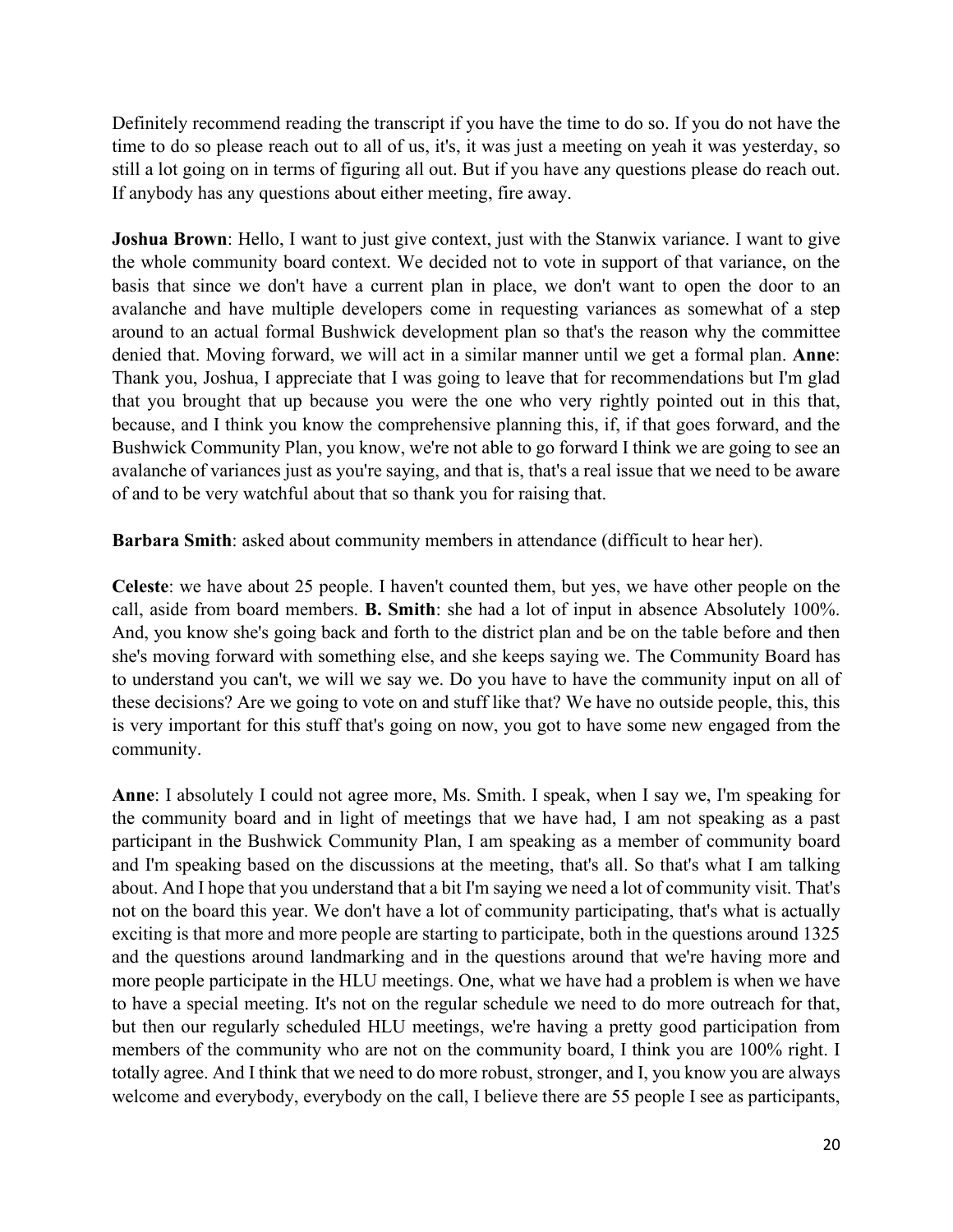and I hope every single one of them is able to come to the next HLU meeting on the 30th, because these are hugely important issues, hugely important issues. And I think that everybody needs to participate in.

**Mr. Camacho**: yes, what it is. There were 25 people there but in regard to the recommendation only the committee can vote on them. They brought the info they brought everything. And that's what was said there. Only when it came to the vote in regard to the committee. You can make you say you can, and once the committee makes a recommendation, then that's how the procedure went. So in regard to, in regard to making a recommendation. I'm not, you know they can bring input data to pick a say and then they made the board committee made recommendation.

**Celeste**: And so just, there's a question in the chat regarding all of this and I want to address it and say a few other comments. So the question is if there are 25 community members in this call. Why is it only show up as though I'm the only attendee? **Answer**: So attendees have limited access to some of the features that panelists have access to so if you're an attendee, you won't be able to control your video or sound and we do that to better manage the meeting and to avoid having to deal with a lot of technical issues, you know we already have about 40 I would say 43 board members I believe at this point. So it's very difficult for one person myself to manage behind the scenes making sure that folks are muted. And of course, running the rest of the meeting so we chose this format, and that's why it may look like that so, but we do have 54 people when we did our first roll call there were 28 board members present so if you do the math, that the remainder our members from the public, and I just want to say thank you. You know, this includes agency representatives, community-based organizations you're all taking the time and I want to also acknowledge that meetings aren't a possibility for everyone. And so we want to find a way to make sure that we get the feedback, regardless of whether or not someone can come to a meeting. If you can make it, we encourage you to make it and I do want to say as someone who is in the majority of committee meetings, we do have increased public participation. Some folks just choose to listen in. But as was the case on Monday we had folks actively, you know, asking questions. You know and I really appreciate it because we're getting a deeper perspective and I think that, for some folks, we know it's easier doing a virtual meeting, but we also know it's difficult for others. So my suggestion, board members, you are all ambassadors for the community board, encourage people to join our email lists but also if there are seniors that we know that don't have access to a computer please give me their name and number and I will add them to a call list and I will personally call them every month and give them the access information as I do for some of our board members.

**Anne**: Absolutely. I would like to second that. I'm sorry, Miss Smith, I didn't mean to cut you off. Thank you so much. I think that you raise a very important point and I absolutely encourage everyone on this call, whether you are a member of the board or not, whether you're a member of housing and land use committee or not to join the next meeting on the 30th and all meetings going forward. If you have questions about landmarking about 1325 Broadway, about the comprehensive plan about 18 Stanwix and about sort of any of our processes, I can put my number in the chat, my email, whatever you prefer. We want to make sure that these are as open as possible to everyone.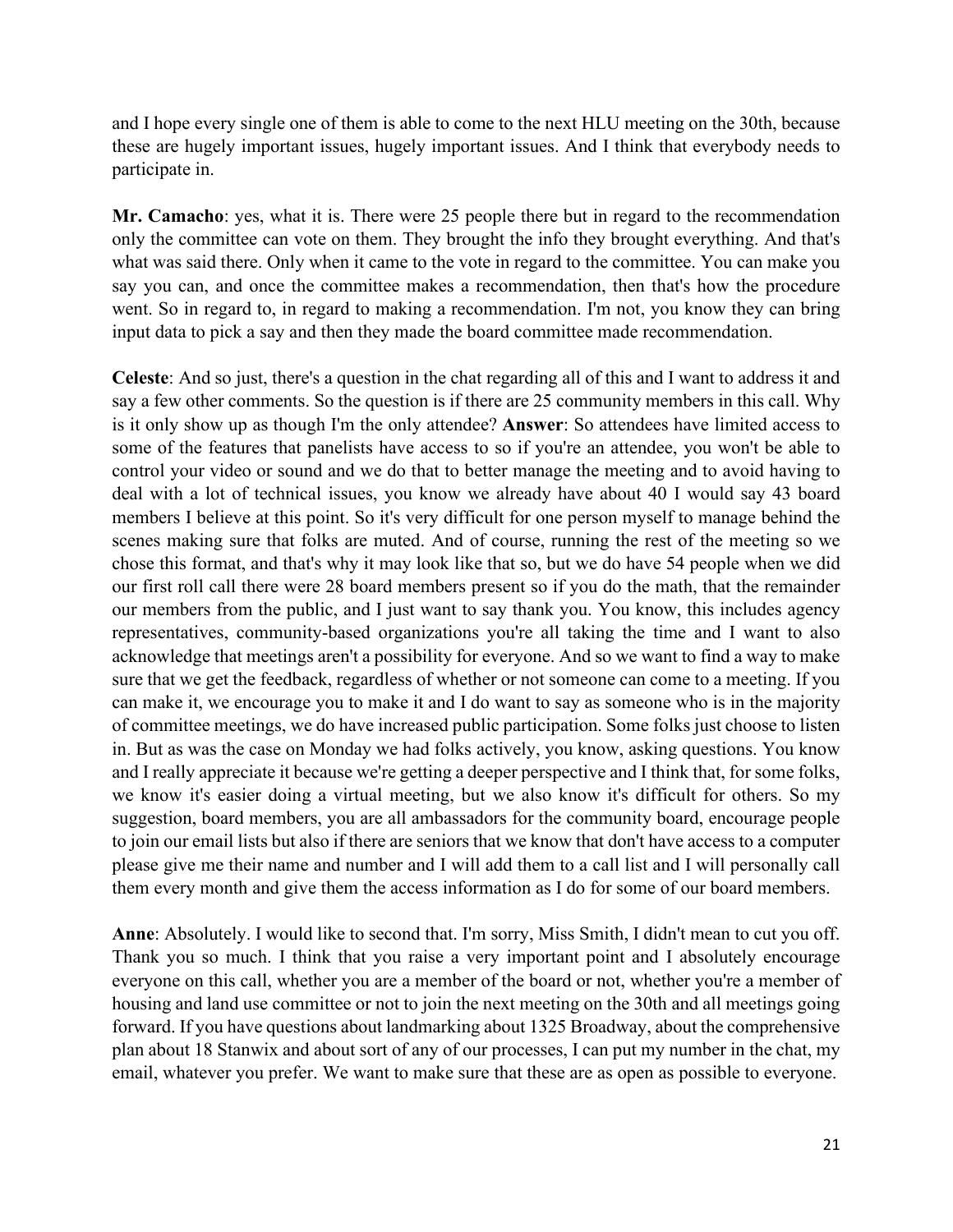**Mr. Camacho**: We also have a newsletter this is open to everyone that wants to go to any committee. We also put every committee in the day the committee's there and we put it all on a newsletter and if you want to get on you have to register, and they'll open up, if not you get called the office at 7186288400, you can join any committee meeting, nobody stops. Everybody can join in, only thing you can do is vote on a thing. Yeah, that's it thank you.

**Celeste**: Alright. And I just had one other comment and as it relates to HLU, and this is for your feedback actually I can share the thriving communities coalition FAQ, if you think that that would be a helpful summary for folks. **Anne**: I think it is. The thriving communities summary just to give a little context on what to let's just mention, it's a group of community organizations that we have worked with its communities resist, like Bruno and Greg a lot of the housing lawyers that have come before the community board, it is ANHD, who are planning professionals, it is a lot of it's a consortium, I believe about 20 organizations around the city who are working on these issues, and they have come up with a three page, sort of explainer of, you know, what makes sense about this, and questions that they have I think it's a really good distillation of some of the issues that, and that would be great thank you so yes, of course.

### **Youth and Education** (Virgie Jones briefly had a sound issue)

**Celeste**: I was at part of the Youth Education Committee meeting, but I can try to summarize until Virgie can join us. The meeting was held on February 22. The committee invited the leadership for our high schools, both the executive Superintendent of all high schools for North Brooklyn, as well as our local superintendent, that's Karen Watts and Janice Ross joined us and they provided a really extensive presentation on how they frame learning, and of course their COVID response during these times and what exactly is happening in our high schools.

The committee requested information as it relates to attendance, you know, as it relates to COVID, as it relates to learning, and they were able to summarize within this presentation, and I have to say I was sad to have to go in the middle of the meeting because it was just getting to a point where I was like wow, you know, we don't hear from our high schools as often as we hear from you know our elementary and middle schools, and that you know it, we only have I believe six high schools within the district. However, we know it's so important to build those relationships, you know, they've always been responsive whenever we have issues, but we know that it's easier right for us to do the work that we need to do to support our parents you know parts of this community and vice versa, right, making sure that the board is able to advocate for our schools for our high schools and for our students right the future the next generation. So I know that they had an extensive conversation about those priorities, and of course COVID response and all the health guidelines and the changes that the schools have had to go through with learning, I encourage everyone to take a look at the report, and I want to thank Virgie in particular as a committee chairperson for taking the time to review her report you know working with Sharon. I want to thank Sharon as well for her work on her assigned committees and for this report, and I know Virgie usually has some other updates as it relates to her activities for the committee, I don't have a list of those to share, so I don't want to misspeak but perhaps she'll be able to fix the sound by the time we get to announcements.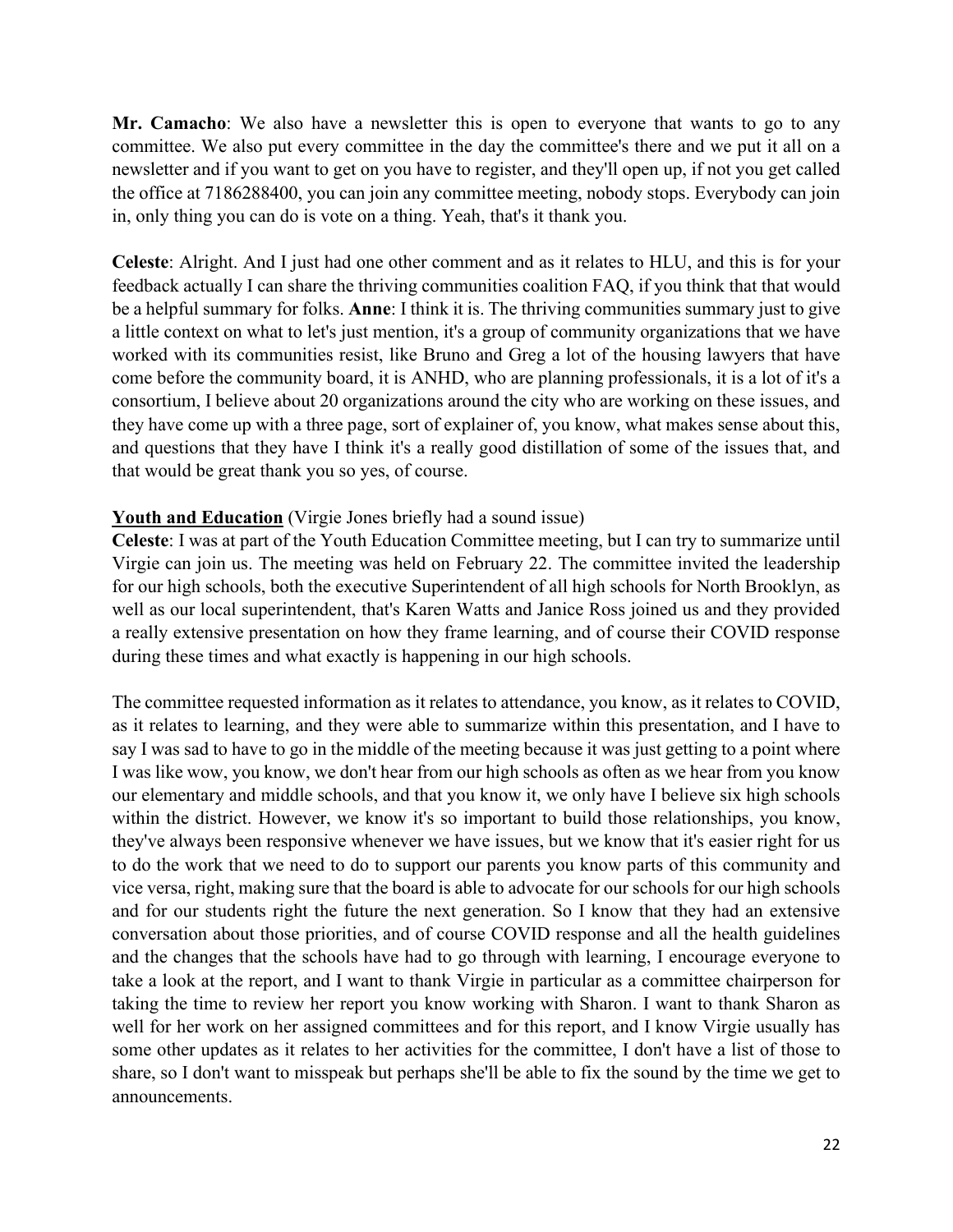**Virgie Jones**: I am sorry. Good evening everyone and thank you so much. Like you said, we had a good meeting with the high schools. And kudos to Karen Watts, who's the Executive Superintendent. So I'm just going to go over the goals that they were talking about that they had. And one is to ensure that board is accomplished through patience, understanding, and flexibility and with critical love, and equity and social justice. And that's the, that's what the mantra is critical. Love is your blended and remote model leadership expertise is all levels, and also to ensure that all students who graduate and for your college and career readiness, and their that's in alignment with districts operate in college and career ready. And the last one is to provide feedback. Digital to all the resources which they do an excellent job of providing resources to empower in partnerships with community stakeholders, and students. They also went over some of the programs that the events that they had coming up, and most of them have passed and I was able to attend some of them. They talked about graduation and attended. And they thanked everyone, and I brought up a question about guidance counselors, because I know normally there's only one guidance counselor and the elementary, and the middle schools, and they said that what they are getting extra additional guidance counselors, social workers, and the parents coordinators and they're meeting with them at least once a month, and also some of the schools are bringing in social workers intern. Further, including the ratio of students who need guidance and support. And I think that's an excellent night. So we actually did about how many middle school districts 32, which they were not able to provide an answer for us on that. I don't know if we've received one yet. And they talked about college, office of post-secondary readiness, it was a question about the college have been working closely with that.

And then Martha did a wonderful presentation of the School Construction Authority, and that was their January 12 I believe meeting, she put up a nice overview of some of the projects that have been done in the schools, the air conditioning, computer upgrades, new cafeterias, but she's, and we all agreed that we strongly or requests now elected officials to, you know, help us with the funding of these projects, which they are on a tight budget, and things of that nature. And that was on contract for excellence which I was able to attend. And also, the Association for Black Educators of New York, offering a Human Service Award. And that's available to our public elementary and middle and high school students eligible and I did get that out to them today. And secondly, ABENY is not having an annual luncheon, but if you want to get information on scholarships, you can go to their website is www.abeny.org. And our meeting adjourned at 7:36pm and we thank all that took the time to come to our meeting. And once again and sharing the work that she's doing with us collaboratively. Thank you so much.

**Mr. Camacho**: Thank you, Virgie Jones, because without you. Are those people on the superintendent's column, they will come to the meeting and they will give us a report in regard to our kids, and what's going on with our kids and what's going on with their education. And what's the status in regard to funding and issues that they may have, and they've been right on point man. So I want to thank you and all you do for helping us work on our case and make sure that we get the best for our kids get the best education is meant like everywhere else.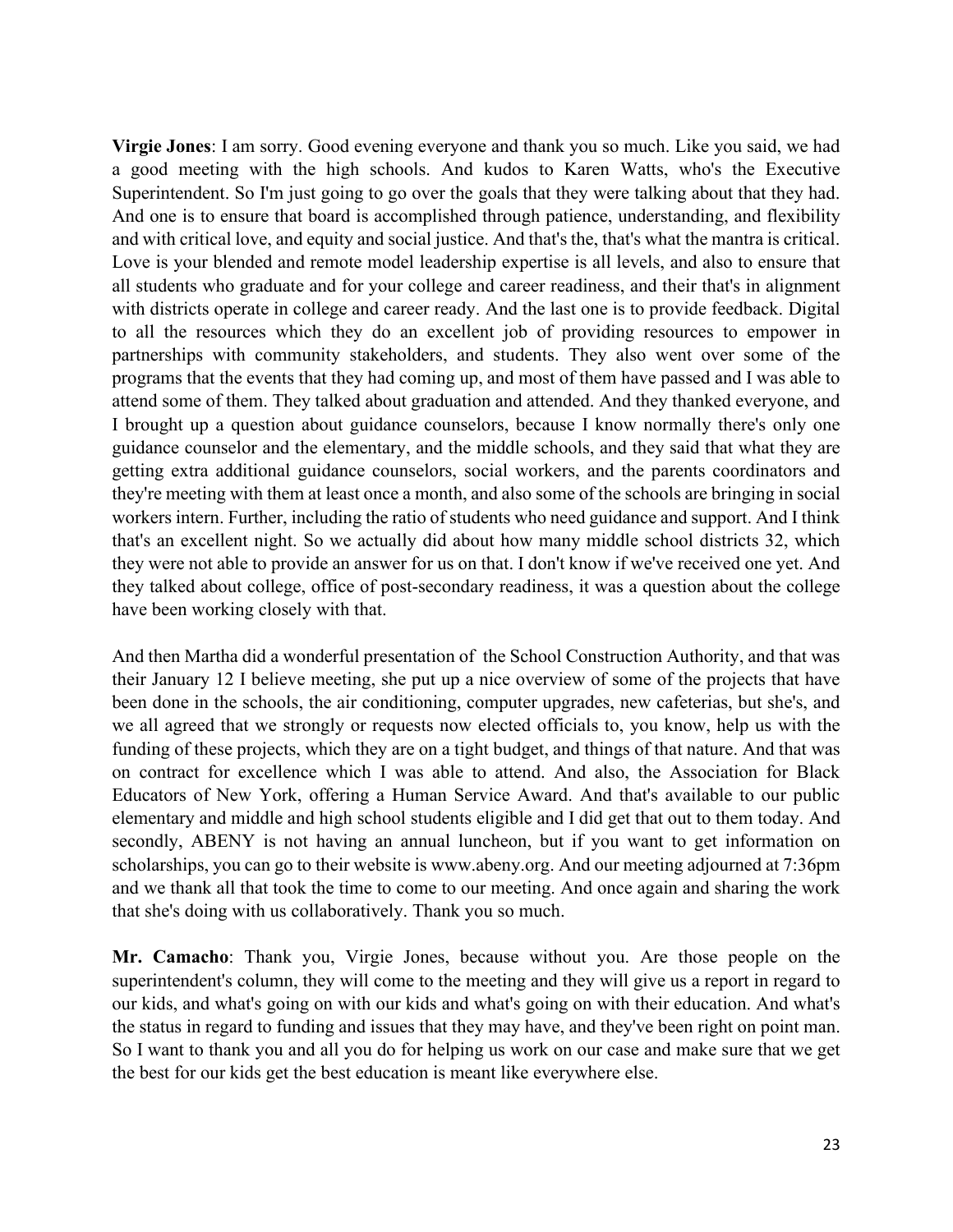**Celeste**: So I do have a request from one of our elected official representatives, I'm not sure what it's regarding but they did ask to speak.

**Jeanette, CM Diaz's office**: Hi, I was just listening to all the information that you guys provided and given, and I see your hard work that you guys are doing. And as I can see you guys are just not committed with the community, but you guys are passionate and doing really like from the heart. I see the love that you guys put in the effort that you guys are putting in each in each service that you guys are providing and information, so I just wanted to say congratulations. I am very proud to have people in the community of district 37 like you guys, this is a tremendous more congratulations and keep up the good work.

**Celeste**: Thank you, thank you so much, and welcome. Thank you. Alright so moving us along if there are no other questions as it relates to us in education. Going once, going twice. Okay, that closes out our committee reports this evening, and we'll go into recommendations.

# 7. **Recommendations**

**Celeste**: So I believe we have both a recommendation from housing and land use regarding 18 Stanwix as well as our recommendations from permits and licenses. And I don't believe I've missed any others but if I did, please forgive me, and we can discuss them now, recommendations.

**Anne Guiney**: Our recommendation as Joshua started to explain, and maybe I will. I'll make the recommendation, but I think Joshua you made the original, you raise this in the meeting, and I think that you did it really eloquently just before, so I'd like to hand it over to you after that. But our recommendation is to not give a letter of support in terms of this variance for 18 Stanwick.

**Joshua Brown**: I will uphold the committee's recommendation to not allow a variance where their property at Stanwix, and that's that.

**Celeste**: If I may, this is Celeste everyone, and I know I mentioned this, I wasn't there. During this part of the meeting, but just for some context, and a suggestion for the committee members to consider I know earlier in the meeting, it was discussed. One that this individual should review the Bushwick Community Plan. They had failed to do that. And then also there was a question if they'd considered putting manufacturing on their ground floor, and if I recall correctly, they said that they hadn't looked into it, but that they could. So, just being mindful of the four options when the community board just says no, it basically doesn't come with any other guidance or mechanism to really provide the, you know, the BSA or this applicant with any feedback, so they may kind of squeeze past accountability, when we know that those are things that we are the committee really discussed. So just food for thought, I don't know if that was discussed at all, but I just wanted to put that out there.

**A. Guiney**: It was actually, thank you, so that's I think that's it some important context, there are a couple things that we did discuss that the BSA is a variance not like ULURP, there is no formal role for the community board in this process, the BSA is going to decide it. We can give a letter in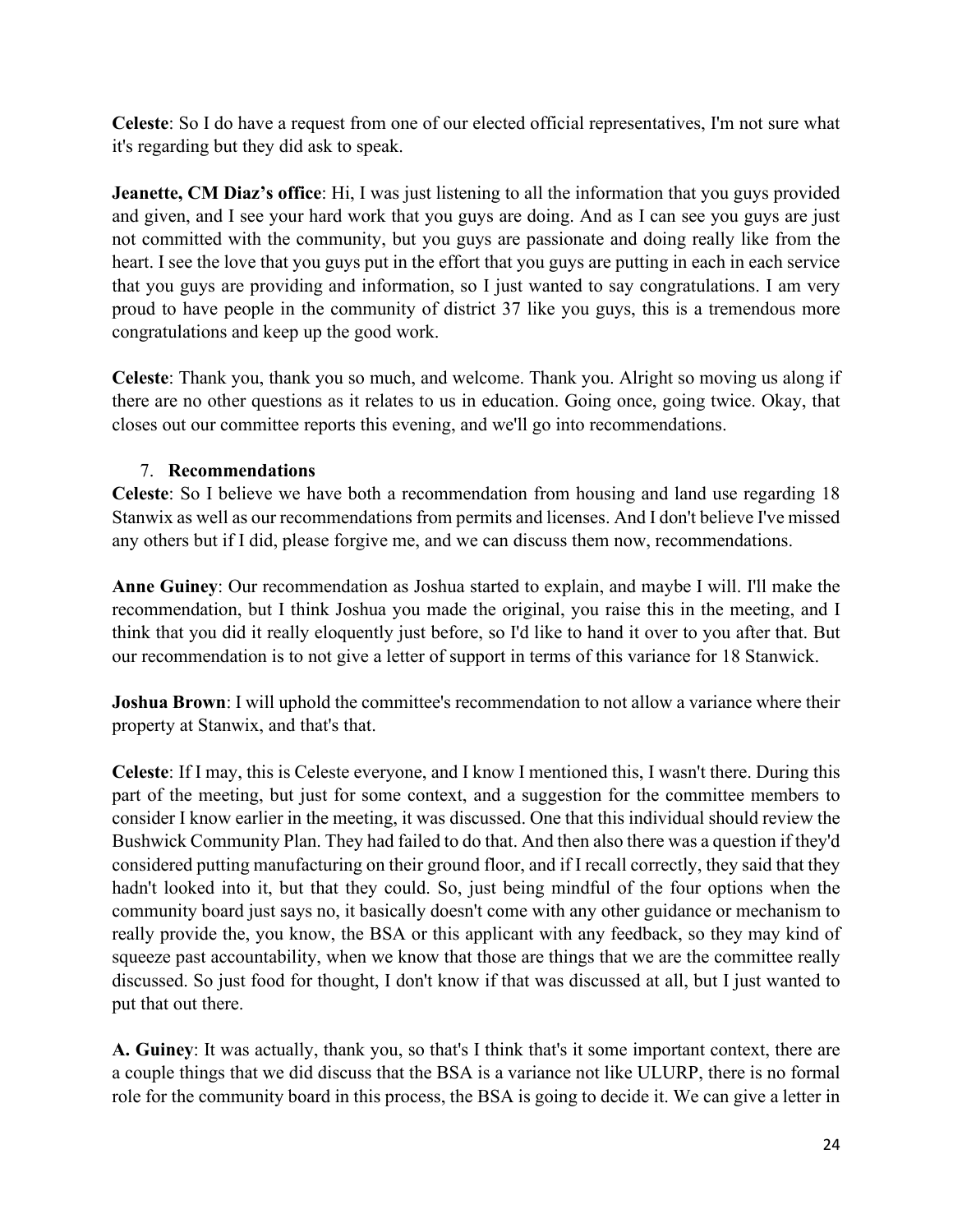support, or a letter against, but that is not necessarily going to, you know, hold tons of weight. I think it's important that we express our opinion on this, but we should know that it's different from the ULURP process. So we did talk about that. We also talked about the fact we had asked them about affordability and about putting in manufacturing. None of that is, those would be optional things on the part of the owner slash developer, not things that could be put into the approval of the variance, again because it's a slightly different process. And then I think the point that Joshua made that was so compelling to the committee. And if other committee members just want to weigh in with some context, please do, is that in the lack of sort of clear guidance going forward for zoning in this community or any changes to it, we are going to get a lot of variance, applications, and that the housing and land use committee in our discussion said that we should stick to our guns that for a variance for manufacturing to residential, you know, while we recognize, of course, the owners, you know, that is their right to do to make changes to their property that they, if they are asking us for our approval, we don't necessarily have to give it. So I think those were some, those that was some context.

**Mr. Camacho**: and, you know, it's fair to say that we choose No M to R. Exactly. So if you want to put that on there as one of the reasons why we're saying no is that because Bushwick means jobs and no, they indicate that they say. But they know then they say that they don't have room to do or they, you can do manufacturing, it can be done, and you can do housing. So I feel that we should stick to our, to our guns and what we want and let the chips fall where they may for because they're going to know that we're going to set a precedent that we said no M to R. And that's basically it.

**Anne**: And again, the BSA variance process is not like the standard you lurk you know rezoning process there are different mechanisms, and they have different ways of, you know approval processes. But I think that's what we could say we say, we could say no, because we requested no MTR. And one of the things just for the wider conversation here. We what one of the arguments was the site was too small to be economically viable. So we had a big conversation about that, and we said, let's get more information about that let's reach out to Evergreen Exchange, who works with manufacturers in the community, to explain to us what is economically viable and what is not so that we can be better informed on those issues. And then, you know, judge things for ourselves, so that was part of the conversation as well. Obviously, it's not necessarily part of the recommendation, but we'll share that information as we get it as well.

**Celeste**: And I'll just note that the BSA did reach out to us on this asking for the Board's recommendation. **J. Brown**: I wanted to comment just to echo what Camacho said we denied the variance based on Bushwick's policy of not supporting projects that convert land from M to R because that's our blanket policy that's currently in place, so our reasoning is simply the policy that the community has agreed to.

I second their recommendation. Okay. All in favor, so moved. Thank you everyone.

### **Permits and Licenses – Melissa Carrera**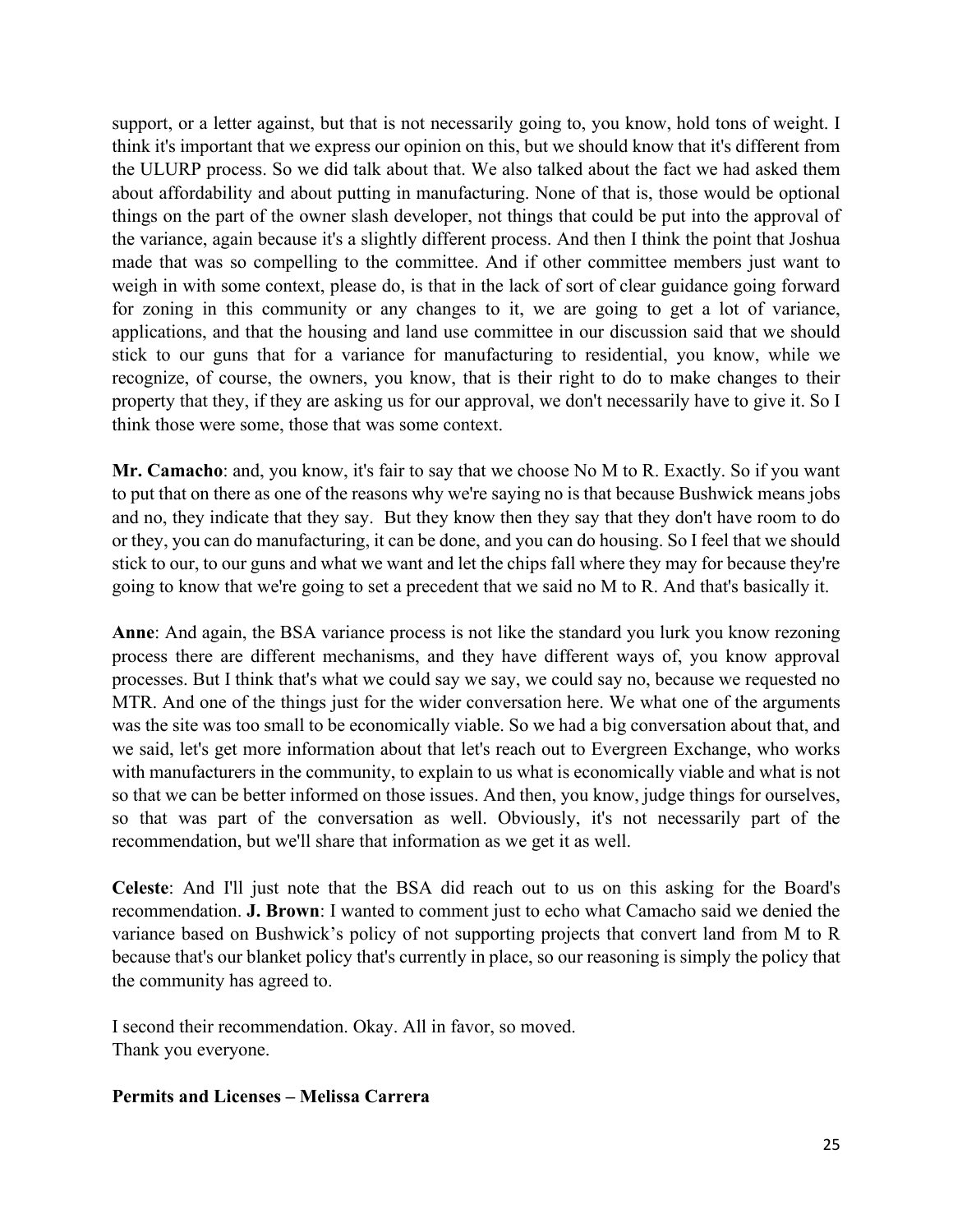DorDor gallery located at 45, Irving Avenue, the committee's recommendation is for the establishment to comply with the stipulation of no sales of alcohol after 12am On Sundays, you know, hours are as is 12pm to 8pm, seven days a week.

Cherry on Top at 379 Suydam Street this is the wine bar located right off Wyckoff, near that corner. The committee recommends for the hours to be for Friday, Saturday, up until 2am and then Sunday through Thursday 1am with no sales of alcohol past midnight on Sunday, and also with the prospect of no amplified music outdoors.

Bushwick Friendship LLC, located at 941Willoughby Avenue, and the committee is recommending for the hours of 4pm to 2am Sunday through Thursday and Friday and Saturday 4pm to four, eight, and this is just being, keeping in mind, they're in the corner of that like dead end on Myrtle and Evergreen. So it's like primary residential you already have Birdie's and other bars within 500 feet. So we want to also be mindful of that and our neighbors, and also within agreement of the board stipulation of no sales of alcohol past 12am on Sunday.

Petrani Corp at 128 Central Avenue, the former Archie's, hours Sunday through Thursday, 11am to 2am. And then Friday and Friday through Saturday 11am to 4am, and with the agreement of no sales of alcohol past 12am on Sundays.

Cornelia Cafe located at 523 Evergreen Avenue. The owner asked for modification and the hours and the committee recommended the hours of Sunday through Thursday until 2am, Friday and Saturday to 4am. Also with the agreement of the bands DJs and no use of the subwoofer in their stereo system, which was also explicit in the meeting that they came to in December. And that sums up the recommendations for committee.

**Anne Guiney**: I'm sure there, I can't remember the address, but the one with the rooftop bar or the hours for the bar, the outdoor bar, 379 Suydam Street. There's I mean, there's a lot of residential right around there so if, if there's a rooftop bar open till two, I would just I would flag that. **Melissa**: Yeah, I think we have here in the notes of putting looking at the notes we have here, that they agreed to no amplified music outdoors and then also to work with the board on, you know any noise complaints going forward I know during the committee, and we discussed having them open until 12pm, rather than the 1am or 2am. And also you know being mindful of neighbors, being mindful of the noise that might spill out from the outdoor rooftop.

**Anne**: The only thing I would is, but if, well, I guess. And this is a question for you since you've been running this committee has that ability to say work with people after the fact, after we grant them the license. Has that been as effective as just sort of putting stipulations at the beginning? But I defer to your experience on that.

**Celeste**: I would say, recently, and it could be related to the pandemic, although we do have one example of a bar that was, you know, essentially, causing a lot of issues for a particular resident, this person notified us, it was a non-issue once restaurants basically quote you know closed again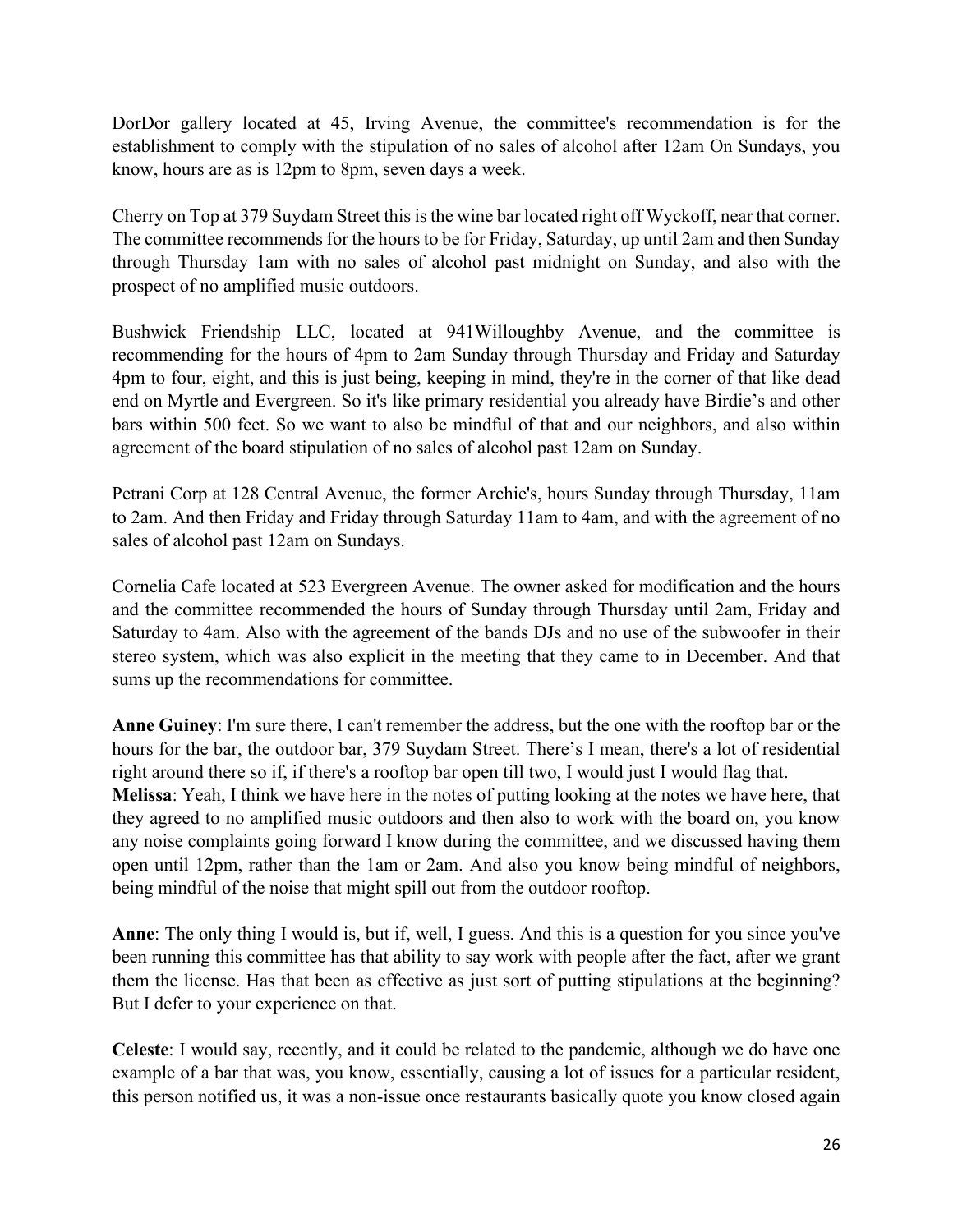for in-person dining, but once they announced that restaurants were going to reopen, they were very concerned and they didn't know what the hours for the backyard, were going to be there was no specific stipulation on this backyard. They had been closing I think prior to the pandemic probably like 11 o'clock to midnight, and it was incessant. So this person had asked like about when are they closing, you know, is it going to be 11 Is it going to be 10. I reached out to the owner. And I let them know what was going on, got back to me right away, and they said you know they wish that the person would have reached out to them which we understand why that doesn't happen sometimes. But basically, it was faster than some of the other responses that I've gotten granted this is one person. Some people aren't as polite and willing to work with the board but they did actually come to the board like semi-recently like within the past year so I think that that there could have been a willingness just based on previous conversations, but certainly not everybody does that, right, some people will just say oh my license says this I don't care. Granted, they don't say it just like that, but it's more of the tone of their response and just you know, but I think we've seen a little bit of improvement in terms of folks wanting to work with us and we always suggest some of the tools from the Office of Nightlife now which include the MEND program, which is supposed to be designed specifically to help residents that are having issues with these establishments and that's when they will step in, like if we're not effective, then the Office of Nightlife will step in and try to mediate like with mediation tools a solution.

**Melissa**: Yeah, it just to add on to that, Celeste. I know that the folks over at Cherry on Top did share with us that they're willing to work with the board if the noise did become an issue right and they feared also the drawings etc. I don't know how helpful those would be like the kind of wall that they're creating for them and the building next door, but, you know, having them, you know, own previous businesses and also you know, share all of that with us. It's something I think worth talking about in our next meeting, so we can set maybe a stipulation or something and agreement, going forward with any businesses having rooftops or outdoor spaces. I think it's something worth talking about. Yeah. Yeah, go ahead, Barbara.

**Barbara Smith**: You have a lot of applications, you know, this is probably the first one in the last, I would say two years and probably just because of the pandemic that people have been doing sidewalk, you know, and outdoor stuff now besides that it has not been something common. It's very rare, because I'm getting a lot of complaints about five work, because they are disabled outside the hospital for the day space downstairs, and over your establishment people live. The cables are blocking the entrance to the building. Nicely because when they come home, they got to tell whoever sitting at the table, excuse me, so they could get to the end, did you have any complaints about. This is a lot of value. And you know what I think it should be a nice day, feet from the doorway to pitcher playable. Because nobody's people assigned to make money in a hardship, they cannot stop the people that live in the building for having. Okay, everybody. Thank you.

**Melissa**: I appreciate that feedback, I would love to know that the establishment that's having issues with people getting, you know, to their home, without having to bump into any tables or chairs. I know that the committee has done their job of looking at you know drawings outside what that looks like that there's enough square footage, between people that there's enough pathway for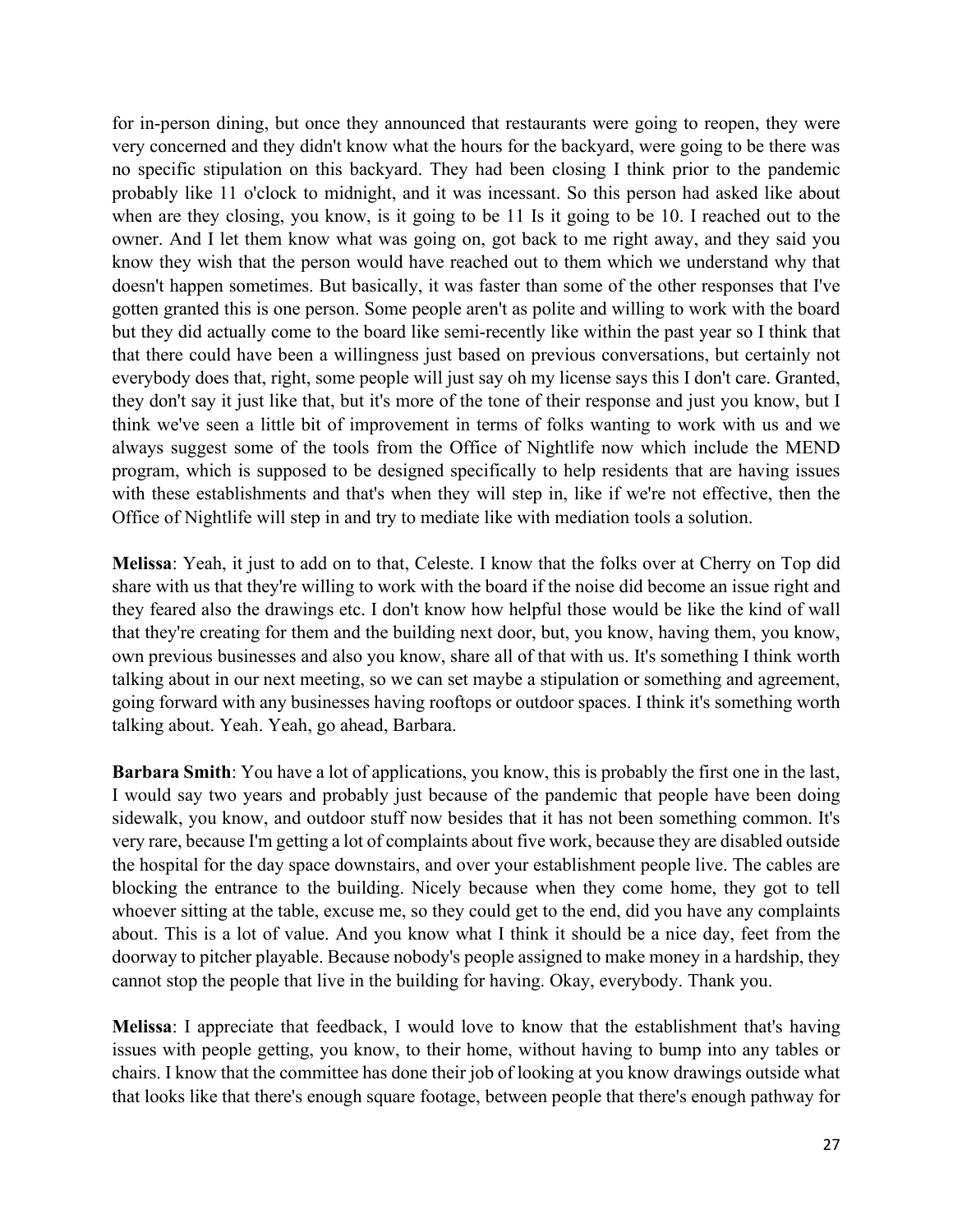them to make it home and to actually walk, you know, down the street without any problems. So I think it would be great to know the business, and just figure out what we can do to support them. support. Sometimes, sometimes they do it upon their own selves to you definitely. You know what, they just don't care about the building now to have a good time, you know, so we'll get to add just get to play some we'll make sure that we'll check out the day that they don't do that, and we'll let them know that they can block the front of the apartments where people got to go when they.

**Celeste**: Well, it was a while back ago we yeah, we spoke directly to the, if it's, I believe it was Gordo's Cantina. I spoke directly to the owners and since we put in that information. I have not heard back. I believe the person who was complaining to us about that specific location, ended up moving anyways. I went by personally twice once on a Friday night once on a Saturday night just to get a better sense after we spoke to them to make sure it wasn't just like lip service. And I didn't there wasn't anyone while I was passing by there that was audibly speaking very loud, it was very calm. So, it was also getting colder so we know what the warmer weather, you know, folks are going to be out they're going to want to talk, but we have to take complaints as they come in so absolutely if we hear any locations we always contact them directly and give them a chance and if not, there are regulations DOT will send an inspector, and if the regulations aren't corrected, they may get a violation, you know, so. Oh yeah, last meeting we made. But let me say nine years ago, nationality was the one that started the liquor license because they came to the board wanted to assess, the establishment. And it was so many people coming to the board decided to open up the committee that mailed to them. So it's not open enough data wants to open the door for new beginning.

Yeah, it's, it's amazing you know how they were so humble when they came to us to serve wine and beer, like, eight, nine years ago, and now look there, you know, they were pushed to the side now they're opening up bigger spots before with like a little storefront something to have wine and beer and it was so many people that came and it was wonderful that we had to stock them with the license committee, you know on the board, that's how we got started.

So, if there are no other comments or questions about the recommendation. Going once, going twice. May I suggest the blanket vote to cover all of the recommendations for establishing. Melissa Carrera made a motion for a blanket vote. Raul Rubio seconded the motion. Jo-Ena Bennet abstained. None opposed. So moved.

**Celeste**: Is there a motion for the committee recommendation?

Melissa Carrera made a motion in support of the Permits and Licenses Committee recommendations. Egaudy Gomez seconded the motion. All were in favor, so moved.

8. **Old Business**

None

# 9. **New Business**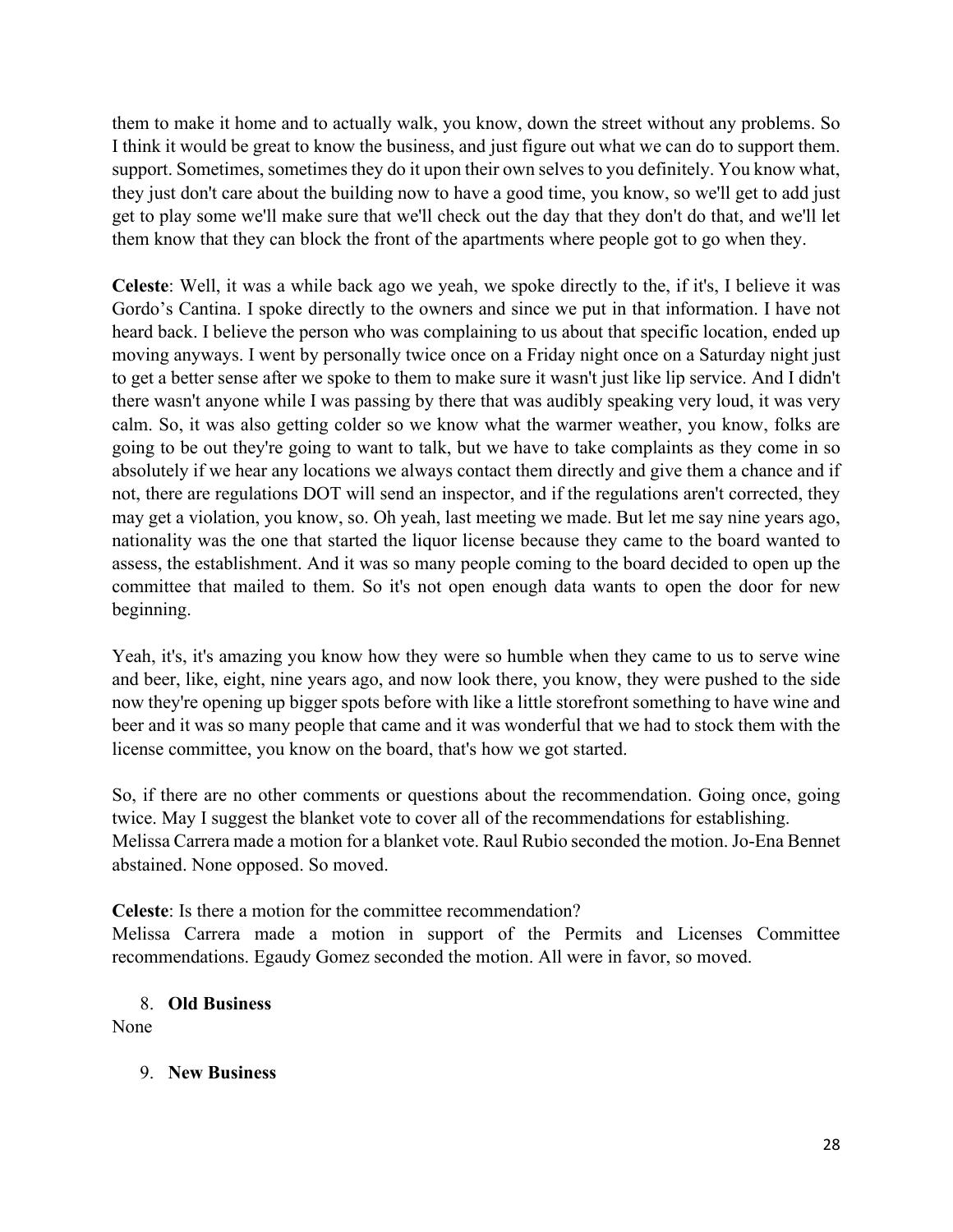**Barbara Jackson**: Go follow elected officials. Primary coming up. The rank choice voting fight. There's not been given out, letting us know how how's it going to be in a poll worker, there's confusion with normal voting, something different. So many of the new elected officials, what are they doing?

**Samy Nemir Olivares**: Yeah. Hi, this is basically there's, I mean me Samy. So we're doing a lot of things. We sent a letter, this week to run nice, pay, pay, blah, who is the Commissioner of the Board of Election, asked him precisely this, what, what training and how our poll workers are going to be trained to being educated about rank choice voting, And they responded that we're basically pressuring them, because we don't see as much movement and require for something that is so historic consequential so we're pressuring for training so that trainings are better for coworkers. Assemblywoman have analyzed the female distributor and on the other disagree there, we will be working to the list of our poll workers to make sure that they understand the new system rankling coding as well. In the next two months we will be three months we will be doing public forums to educate the community about how run choice voting work for the voters so both working with workers and walking with the voters, but I agree. I feel that the city's not doing enough. But there's a lot of bills and push for elected officials to the board of elections to increase the budget and make sure that they are announcing and educating the public. They have already started doing radio spots and TV and other newspaper location but of course it's not enough because of COVID. And we expect that they will be suddenly mailers closer to the election with information on how to work so I will be as a district leader doing, you know forums in Bushwick about that so look out for that. So close to the primaries.

They need to pin down because you have a bias thing to do get out and vote for you. Before the primary and say, Oh, this is how we're going to do it. Oh, I agree, and we and we send them, we, we contact the commissioner directly. And because we're not satisfied with their response. We are actually going to increase escalate our tactics and we might be sending a public letter, or other measures necessary so I agree it's too late, actually they need to start doing it now. See anything oh yes, I did but I received a phone. Ah, friendly, friendly, send me information. Again, anything else.

Okay, so we'll see if we can get someone because they, we really need education for regards to this new procedure that's going on. And not only the 53rd the 54th because we have an election and a 54th, and they're going to give it. What I didn't win everything everybody don't know how to do it, and that one, us, us and we need the representation, you're going to have people that are not going to be in regard to our agenda and push our agenda. We're going to go with their personal agenda so we really need to follow up on that meet our follow up and find out what's the status in regards, when people send you stuff early in that at the time when people have voted that they don't know that that's what they normally do when they want to sneak in their goodbyes or their or whatever it is how we will find out. Thank you. Let's move either boride reciting we can invite the Board of electron or unknown party center organization that can give a small presentation before the June primaries as well. I can connect that so I will share some resources. Okay, sounds good.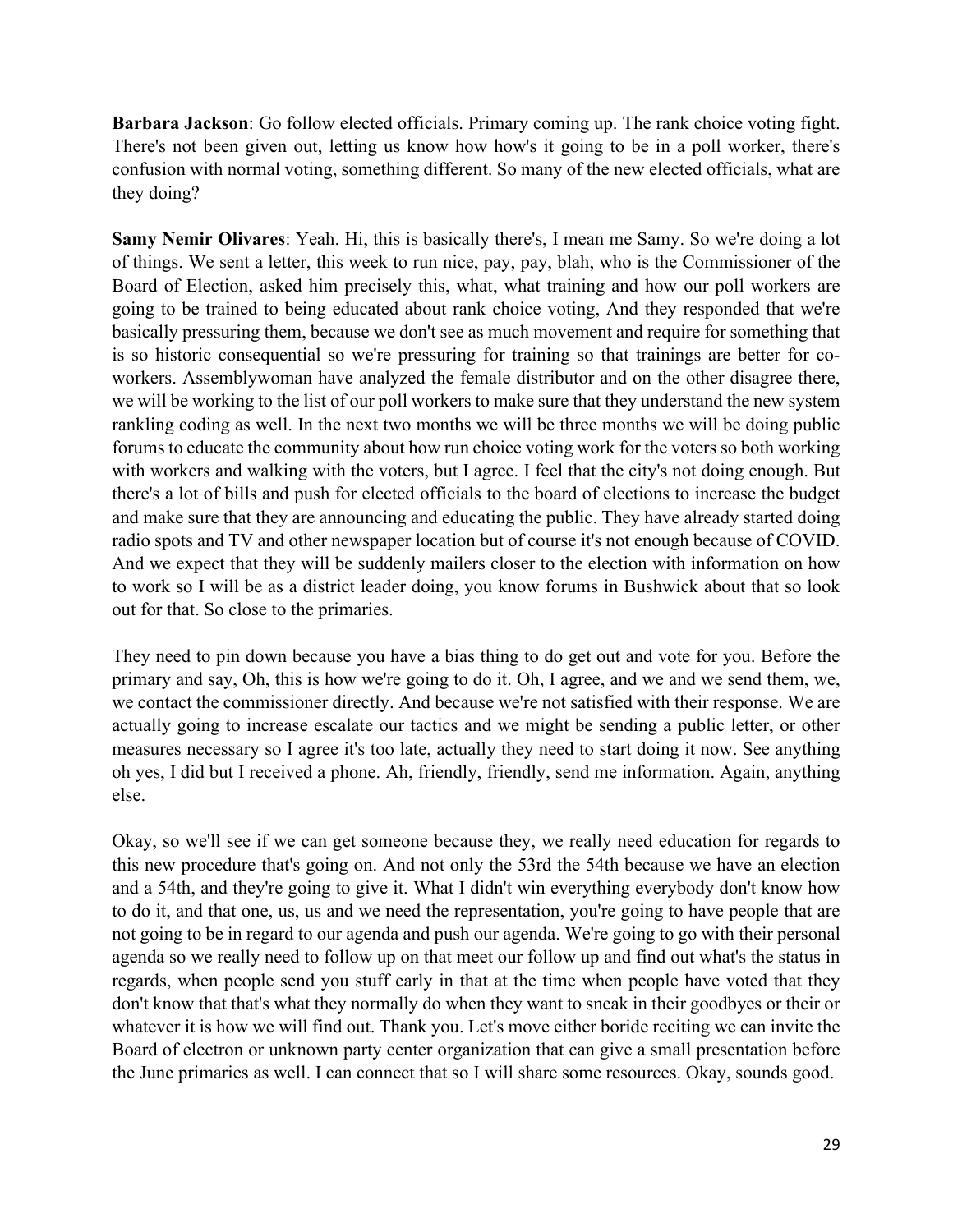**Celeste**: Thank you. Is there any other new business, board members? I do have a question here in the Q&A so I'm not sure if this individual from the public would like to speak on it, but I wanted to make sure it was addressed. I'll read the question and then I'll come if the board says it's okay and opportunity to speak on the question is working me express. One moment please. Just a reminder to please mute. Hold on one second. All right, where can we express concerns about garbage and cleanliness in front of businesses and trash bins, my children to comment every single day we walk outside and how do we not take care of our Earth, then ask Why is everything so dirty. So this is coming from a member of the public, I'm not sure if they would like to speak a little bit more on this, but just to give them the opportunity is that okay with the committee, briefly, or the board, excuse me. Okay, one moment, and my apologies if I mispronounce your name, either ADIA or ADEA. I'm going to mute you know, you should be able to say, yeah, yes.

**Adia, Bushwick Resident**: Thank you. Yeah, I was just asking because I live near Myrtle and Knickerbocker in that area, and I just I've been here for almost, almost two or three years, and it's just really the trash is in front of the stores. When I'm walking with my children, like it's pretty gross. And I just, and I lived in other neighborhoods and I've seen other businesses in other neighborhoods and it's not as dirty for the lack of a better way to describe it and I just want to know, what can we do and what can I do to improve it for business owners, or I don't know who handles that where they're cleaning the area for our children.

**Mr. Camacho**: So yeah, if you know locations and places we normally like to educate because they're supposed to storefronts are supposed to be cleaning 18 inches over the curb, and they're supposed to be doing their due diligence. If they're not, that we will educate the first, and then they should be getting some answers. And that's what they should be getting because it's not fair, or that the storefront should be dirty, and we shouldn't be looking dirty just like to say like any other to mean. And sometimes we see ourselves our own people, instead of putting the stuff in the can and they throw it in the floor. So we've been waiting, it's in the cams are, they're so full that there is just all over. It's, it was done like if you have a location given location on Bleecker and Knickerbocker it's discussed okay. And then, and then Knickerbocker that next were that right before the Met foods. It's like what the train station, that it's like between a restaurant, I don't know if that buildings abandoned but it's just it's like birds. It looks infested, and I'm just like, they have we have gotten several complaints we went to MTA they put the net, but you know that, are there people sitting there feeding the birds to pieces when they're not supposed to be feeding the pigeons. So, that's right. Like that's on the corner where Tom has his new restaurant. And of course. Yeah, I know where it's at by the plaza. By the new restaurant that they are opening. Ah, yeah, yeah that area. Yes, for sure until the time I seen it I know what we'll take care of it.

**Adia**: Yeah. And so, thank you. The city bank that's right around the corner, right, this is I mean, it's almost like you know I property manage the building I live in, so I've cleaned the bill material in our building, and I get frustrated because I'm like wait, how are we getting a chicken for a cup and Citibank has like tracks all over and it's, it's just not being claimed, I guess they can afford it, I can't. But yeah, if there's something that can be walked by that point those corners every day with my kid.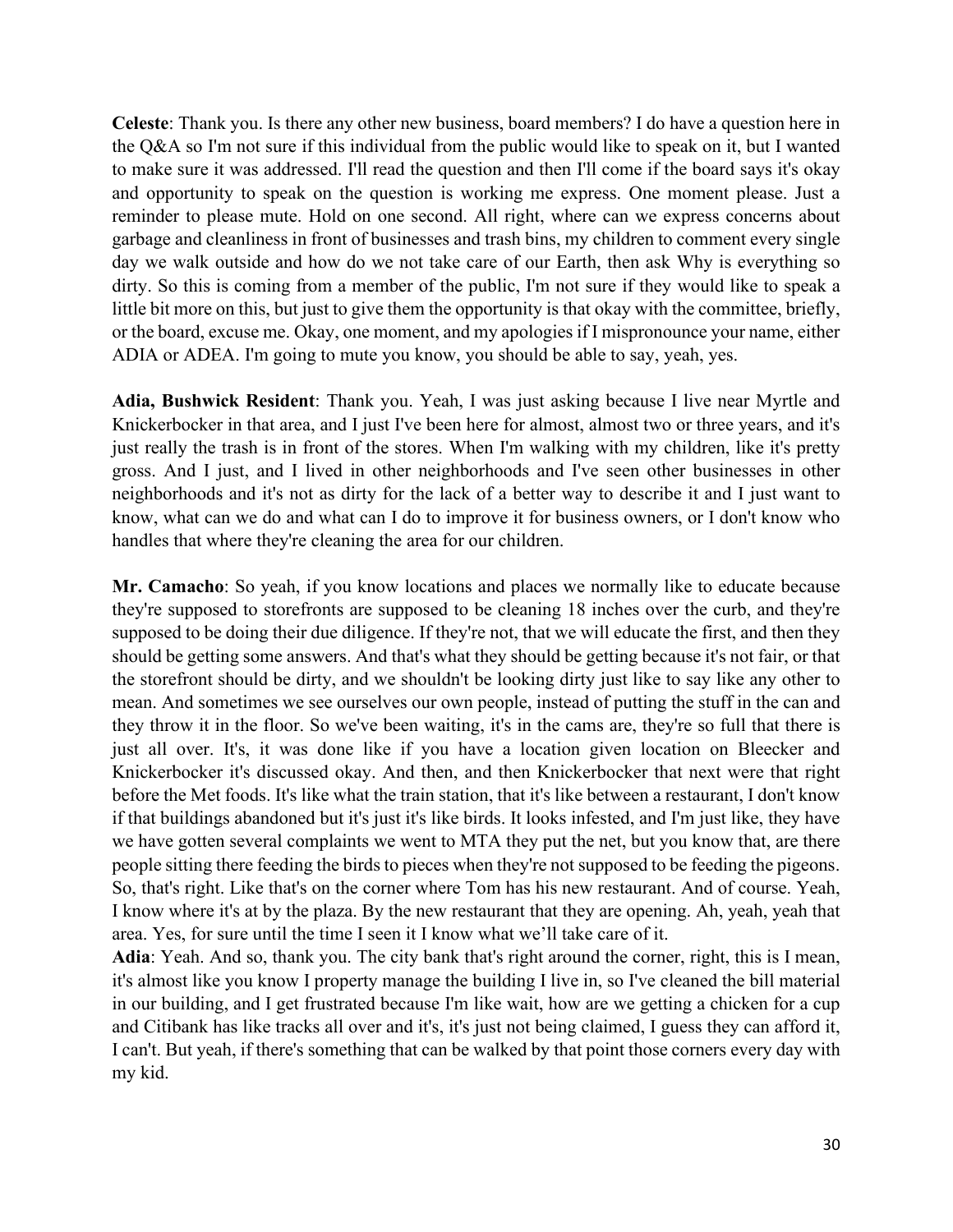**Celeste**: Okay. Absolutely, thank you. And just for folks to know whenever you have issues like this you can always contact us in the board's office. I wanted to give her a moment to speak just because she's waited throughout the meeting, but absolutely we continue working with sanitation, the sanitation working group, who address this particular area's sanitation enforcement. But what can community members do? Speak to your elected officials, let them know this is important, make sure that they know, right, that they need to fund sanitation to be able to do the work. We are seeing the impact of budget cuts. We are seeing the impact of so many things and often we don't know what's going on, but we can tell when we notice garbage isn't being collected. So I know we've gotten a lot of complaints within the last several weeks there have been some slowdowns. So just being mindful of all of that, please let us know when you have a problem, we will pass it along and we will continue to put pressure, and of course support sanitation to have the resources they need to do to do the job. Okay, if there's no other new business, the next item on the agenda is announcements, a minute and a half.

#### 10. **Announcements**

**Celeste**: I believe all of our elected officials, you should be able to unmute yourselves, I'll just go through the list and then you tell me if you have anything.

**Haris Khan, NYC Comptroller Scott Stringer's office**: Thank you so much. Thank you, Mr. Chair for calling this home; definitely feels like it after today and we'll be here, attending these meetings and in that spirit, you know, you mentioned. There was some talk about rank choice voting and I know in other community boards I cover the Campaign Finance Board and other agencies have done presentations for board members. And even that is not enough, we totally understand that in our office that the outreach has been lacking, but I know the district leader mentioned he will reach out but if we can also play a role in that, or if you think that's necessary, we're always here to help make those connections possible. But the more the merrier, or I'll contact the district leader we'll do it together, but yes, I actually do these trainings myself but in the weekends in my personal capacity for some democratic club that I'm part of, and it's definitely very important to understand and figure out because like you said, the people who will understand this will be at an advantage versus those who don't. And then in terms of the Comptroller and the work we're doing. I'm going to drop in the chat, our community newsletter for spring. It highlights some of the work we've done to respond to this pandemic. It talks about food insecurity, the need to make community colleges, tuition free. And also, we've supported a call to move that forward to all four-year colleges as well. There's a bill in the state called the New Deal for CUNY. We've also called for tax breaks and tax incentives for small businesses that are in high corridors, you know, the major corridors and throughout our city when those corridors go dark. That leads to public safety risks, and also hurts our neighborhoods. And we've also divested \$4 billion from our pension funds, and that's the largest divestment in the world. So I'll share that in the chat and I'll also share our MWBE University series. We just announced that last week and that's part of our work to support small businesses it's a yearlong programming series, a bunch of different workshops. We'll be attending several because government contracting isn't something, I'm familiar with so I encourage anybody interested to feel free to attend to those and participate in those, and language translation will be available I believe in 10 or 11 languages for that and if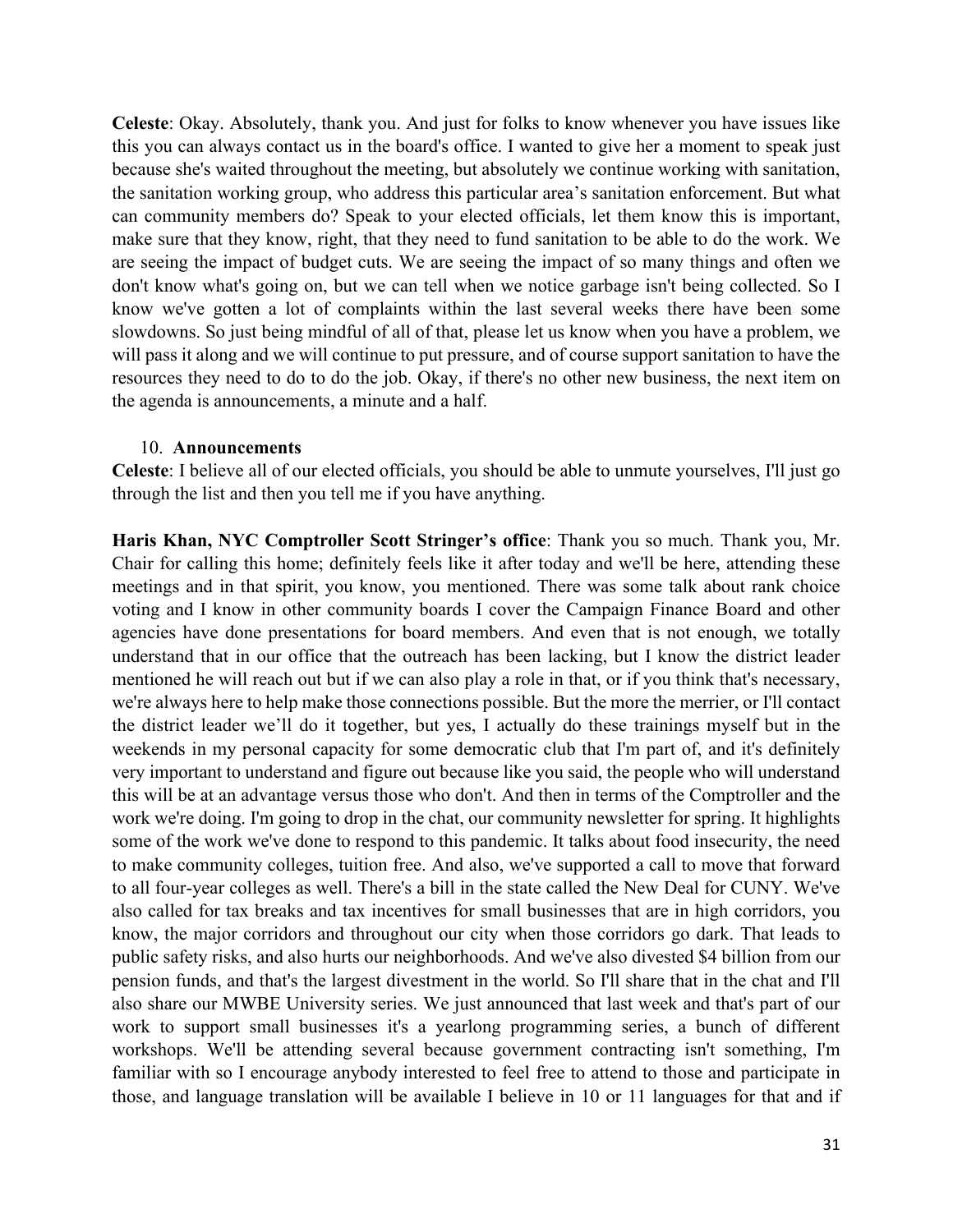there's others that are not you could also let us know. And I will drop, both of these into the chat, and as always feel free to reach out there any issues we can assist with and I'll definitely follow up on that ranked choice. Thank you.

**Julio Salazar, Congresswoman Velazquez's office**: Hey, good evening, everyone. Thank you. Thank you, Celeste and thank you to the board, just a quick update. One thing I'd want to share is the Congresswoman's office is still working remotely so I do urge anyone to please feel free to reach out to my email. If you guys are having any issues or concerns with any federal programs or agencies but I do want to say with the American Rescue Plan, signed into law. Just a few days ago, it made, I'll save you, straight the details on a lot of it because there's a lot, but made progress on the front of stimulus checks, Earned Income Tax Credit, Child Tax Credit, SNAP benefits, and it includes money for cities and state, state governments, and some of that money is of course going to go to some of the issues that has been discussed here, we'll be talking about sanitation and we're talking about law enforcement, and in the areas of quality of life, you know, that's the, that's where that money is the right to that's and that's what that's for to help cities and help states, fill in that gap, that, that they need to provide that quality of life. But I would say, a lot of information is posted on the congresswoman's website. Again it's a, it was a big bill, a big package so there's a lot of details but I just wanted to share that with you. If you're having issues with the latest stimulus check if you're a non-filer, you know, please contact me if you don't receive it in the next few days. We can help you guys as possible, but other than that, thank you so much, and please feel free to reach out to the Congresswoman's office. Thank you.

**Marcus Harris, Brooklyn Borough President Eric Adams office**: Everyone just FYI on Wednesdays Borough President Adams will be doing Wellness Wednesdays, this coming Wednesday, actually next Wednesday and the following week, there'll be a focus on dementia. So those people who are caretakers or know someone who's experiencing that you can join the Wellness Wednesday, you can go to brooklyn-usa.org for the information. Also, just as a reminder that the IRS on tax deadline has been extended to May 17 instead of April 15. So just for those of you who are trying to get that we're trying to work normally we have people do tax preparation in our office. We're trying to see how that can be done at this time, so I'll be able to give you more information a little later. One of the last things I have is just we also have a Parent University. If you go to NYC classes and stuff for parents that they can take. Um, last thing is just I want to make sure that we understand March is Women's History Month and so definitely want to celebrate all of our women, it's Colon Cancer Awareness Month, and most of you know that four years ago at the age of 37 that got diagnosed with colon cancer. So we just want to make sure that even in the midst of the pandemic, people are still checking their health and making sure that they're following up with their doctors to make sure that they're safe. That's it for me.

Mr. Camacho: When you're going to do the taxes, please, you do have we want to wear masks, we want to get the shield in front to protect because now what they want you to do is do an appointment. They want you to give you their personal stuff, you give it to them and then they will do it. People not dropping off no taxes if they miss papers, or God forbid something goes wrong, then the sponsor will for free. That's what they're doing, and people are not dropping them things.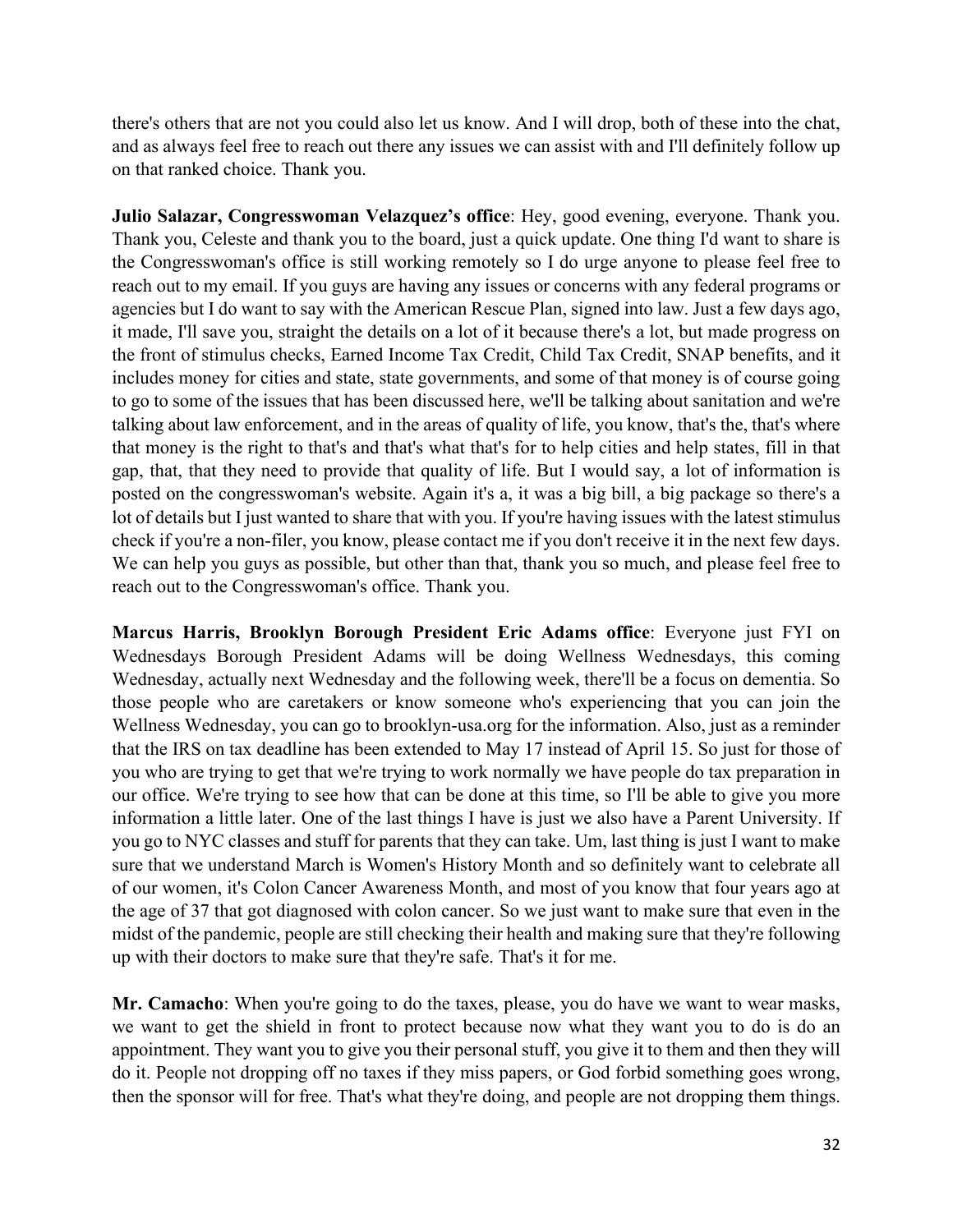**Marcus**: Oh, yeah. I'm with you I work in the building and I still wouldn't want to drop off my personal information and leave it with anyone. So that's one of the, one of the simple trials, we're trying to get over right now. The hurdle. **Mr. Camacho**: That's why I summarize seniors, the people that are retiring their own home, they're saying I'm not dropping that off over there because I don't know if I might get my paper back in a fall, the one thing you want to work with the person right there, make sure everything is done. **Marcus**: And that's the way it should be done, but we'll do that. Oh, I'm sorry I did forget I did mention about Broadway, and Ralph and Lexington Avenue as far as the crosswalk DOT has said that they are putting it on their schedule, I'm just waiting to follow up to see, as you guys know I'm on the other side of Broadway so that's right, but I still go to the supermarket, so I do see that. So we're just waiting to hear back from them.

**Joshua Brown**: Quick question Marcus, Joshua. Hey, when is our borough president coming to see CB4? I'm just following up from my March question. **Marcus**: Oh you know what, that's a great question. I know we were supposed to do it earlier and I apologize I was supposed to follow up, and I do apologize, I will put that request and ask him if April is a good one. I want to give him as much time as possible so that way we can put it on the calendar. **Celeste**: All right, thank you, Marcus. **Marcus**: No problem.

**Noel Allain, The Bushwick Starr**: Yeah, I just wanted to let everyone know, I started to say this prematurely earlier in the meeting, but we are, you know the Starr lost its space earlier this year, and we have been undergoing the process of finding a new home for the theater, and I'm happy to say we've found a location that for 19 Eldert. It's a dead-end block right off of Wyckoff. We are just, you know now undergoing the long process, now that we've gotten deed there, of building a new theater. It'll take a while, but I wanted to just announce to the board that that has happened that we'll be undergoing this move and I'll certainly be communicating and working with the board throughout the process of putting this new facility in Bushwick. We're very excited because it will be a permanent, you know, a permanent home for the theater and therefore you know permanent art space in the neighborhood that we're excited to continue our work at. And that's all. Thank you.

**John Stanesco, Coalition for Hispanic Family Services**: Okay, wonderful. Hello everybody. So, as always you can talk to me about free after school services, as well as our daytime Learning Lab programs offering childcare for children on their remote learning days. But I'm also excited to tell you all about a couple special events we have coming up for the Coalition for Hispanic Family Services, community programs. Spring break is coming up March 29 to April 2, and we are offering a free Spring Break day camp for elementary students that's grades K through five. And so, you know, we would be offering free childcare as well as two other events, this Saturday, March 20<sup>th</sup> to celebrate Women's History Month, we are hosting an outdoor fitness workout and luncheon from 11am to 1pm at IS 291, which is 231 Palmetto between Knickerbocker and Wilson. Also, next Thursday March 25<sup>th</sup> at Hope gardens Community Center, we are hosting a family night for all ages and that's from 6pm to 9pm at 422 Central between Palmetto and Woodbine. So if you're interested in any of these events, I can share some of these flyers with Celeste and I don't know if you might be able to distribute them. But if you or any parents, you know, could use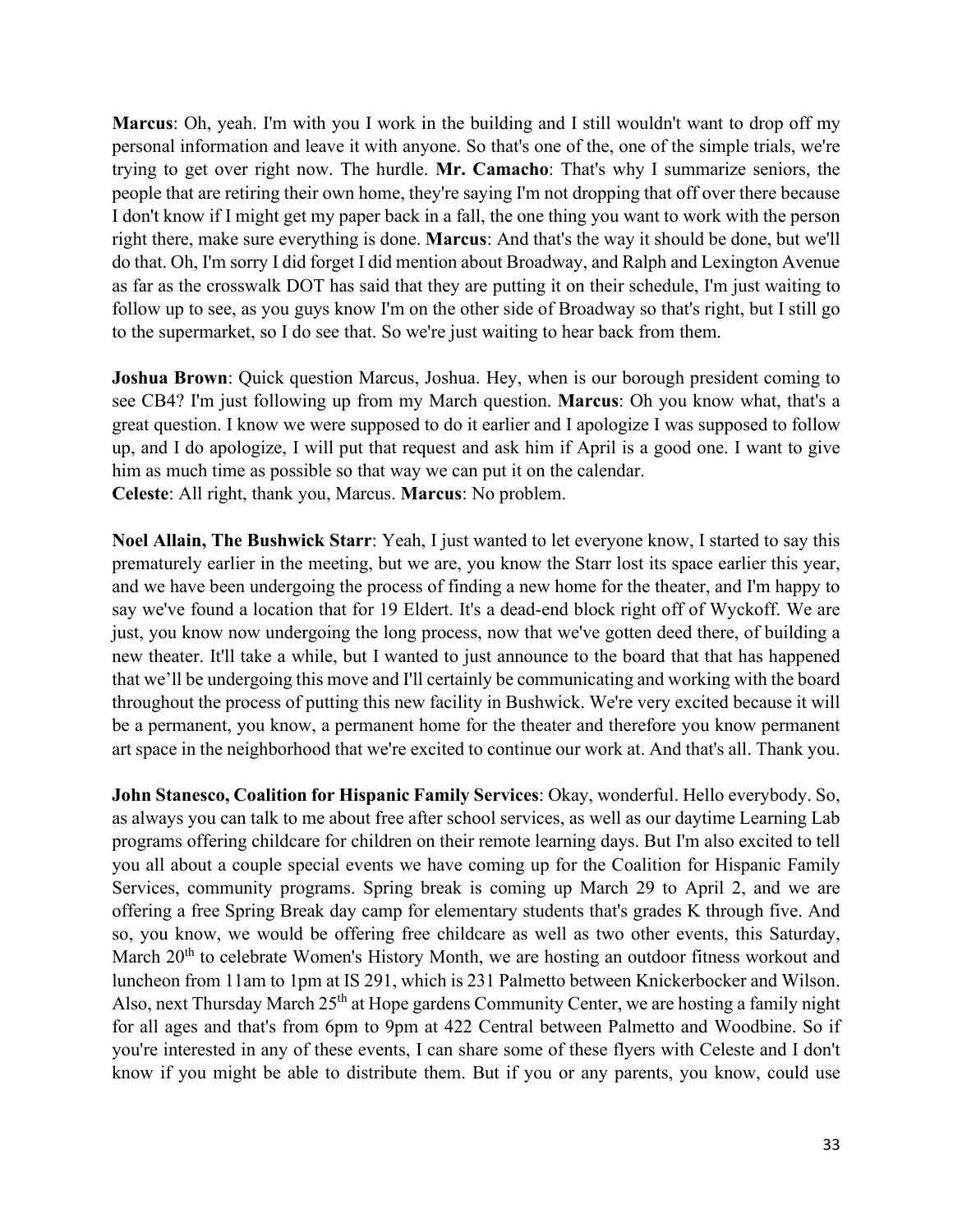childcare services we have both in person and virtual programming. We've got your back and just let us know. Thank you.

**Dara Ruiz, ASPCA**: I'm here. Wonderful, thank you so much and thank you, Celeste, Community Board for having me here. We are opening our Brooklyn Community Veterinary Center. March 30 is our grand opening and normally we would have more fanfare, but due to the pandemic we're on the ground doing outreach but we're also attending, of course community meetings and community board meetings to let you know, our Community Veterinary Center is going to be offering low cost and fully subsidized vet care for all Brooklyn residents and their pets: dogs and cats. So that means vaccinations, flea and tick medicine, basic medical care. Additional pet care information as well as spay and neuter services were at 464 New Lots Avenue and East New York between Livonia and Bradford streets, and our hours are Tuesday through Saturday, nine to five. We're closed Sundays and Mondays, and to make any appointments medical appointments I can put the number in the chat, it's 844-MYASPCA, and again we are here for all Brooklyn residents that have pets, dogs and cats, low cost, and fully subsidized services. So March 30 is our grand opening, and we would love to have you and bring your pets for care.

**Raul Rubio**: thank you, question this is Raul Rubio. I got a tortoise. So we got nothing for those guys? **Response**: So, I can actually connect you. We've got a couple of veterinarian partners in some of different boroughs for exotics and I would be happy to connect you. Unfortunately, our Community Veterinary Center just sees dogs and cats. But again, I'm happy to put my information in the chat and we can connect offline. I'd be happy to connect you with another veterinarian partner. **Raul**: That'd be great because I need to take her in for a checkup. So,

**Roger Clemmons, Brooklyn Public Library**: Yes, we currently have grab and go and BPL patrons will have access to 15 Select branch lobbies for quick transactions holds pickup and return bins will also be available. Masks are required for both patrons and staff materials that are checked out and during this time will not accrue fines for the time being on items checked out before the closure. And while our in-person events are on hold, we are offering virtual programming via Facebook live broadcasts, zoom meetings, and streaming from our branch staff.

**Samy Nemir, CB4 Board Member/Male District Leader – 53rd AD**: Yes, I want to remind everyone of tomorrow's Community Education Council meeting that was previously mentioned on the youth and education committee, super important, the conversation about elementary and middle schools, but my main announcement comes from, as a member of the Bushwick Civic Political Club that many of you are also members to announce and next in line of the rank choice voting and on the, on the upcoming June primaries, we are going to host in Bushwick. The first forum for to hear from the city council candidates that will be representing Bushwick, from District 34 which represents Antonio Reynoso seat and district 37 current Councilwoman Darma Diaz. Those two seats are open for election in June. So it's Thursday. Thursday March 25 at 6pm to 6:30pm, and I'm going to put the link in the chat where you can register. If not, you can reach